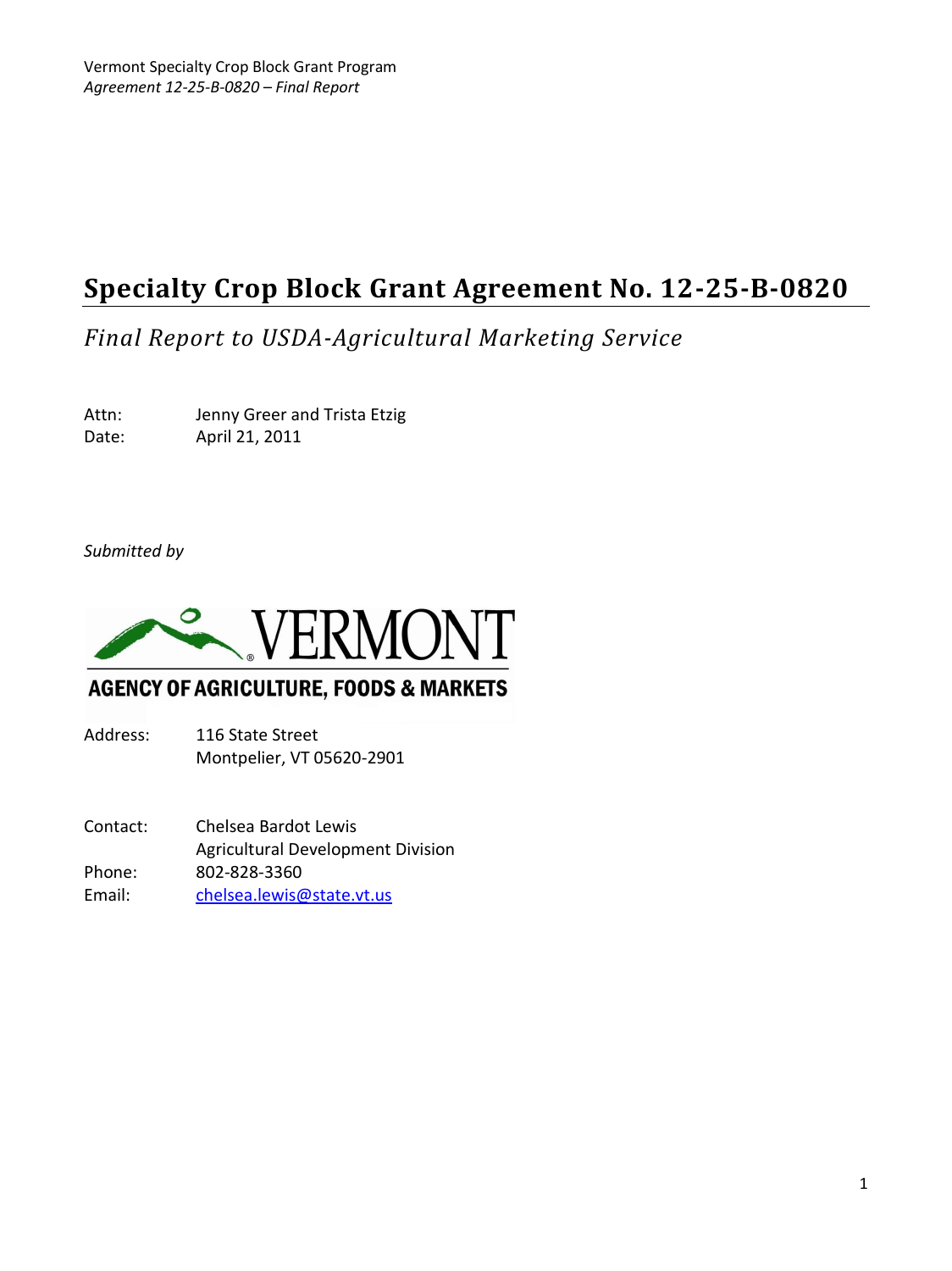| <b>Table of Contents</b>                          |    |  |
|---------------------------------------------------|----|--|
| <b>PROJECT 1: General Specialty Crops Support</b> |    |  |
| PROJECT 2: Apple Industry Support                 | 4  |  |
| PROJECT 3: Vegetable and Berry Industry Support   | g  |  |
| PROJECT 4: Grape and Wine Industry Support        | 13 |  |
| PROJECT 5: Maple Industry Support                 | 14 |  |
| PROJECT 6: Hops Industry Marketing Study          | 18 |  |
|                                                   |    |  |

## **PROJECT 1: General Specialty Crops Support**

## PROJECT SUMMARY

## **Seasonal Promotional Publication - Orchards & Wineries Brochure**

The Vermont Agency of Agriculture published 50,000 copies of a 4-page, full color brochure listing each orchard and winery in the state, along with suggested pairings and recipes.

## **Feasibility Study for Culinary Theater**

In cooperation with other partners, the Agency supported a feasibility study for a culinary theater to showcase Vermont agriculture.

## **American Ginseng Calendar**

VAAFM set aside a small amount of funds for producer groups that traditionally have not received Specialty Crop funding. The Vermont Ginseng Association applied for these funds and produced a 2009 Calendar to educate Vermonters about ginseng.

## **Grant Administration**

The Agency of Agriculture expended a total of \$936.34 on postage, phone, and office supplies, and \$1148.75 on personnel to administer the activities performed under this grant.

## PROJECT APPROACH

## **Seasonal Promotional Publication - Orchards & Wineries Brochure**

The Agency provided marketing support for specialty crops through the development of a seasonal promotional publication. It was decided to focus the publication funded through these SCBGP funds on the visitor experience. Vermont is building a stronger outreach campaign for drawing visitors into agricultural and culinary tourism activities. Pick-your-own orchards and wineries that offer tastings and education are two ways to engage visitors from out of state as well as Vermonters looking for a weekend activity. The Orchards & Wineries Brochure promoted visits to these locations.

## **Feasibility Study for Culinary Theater**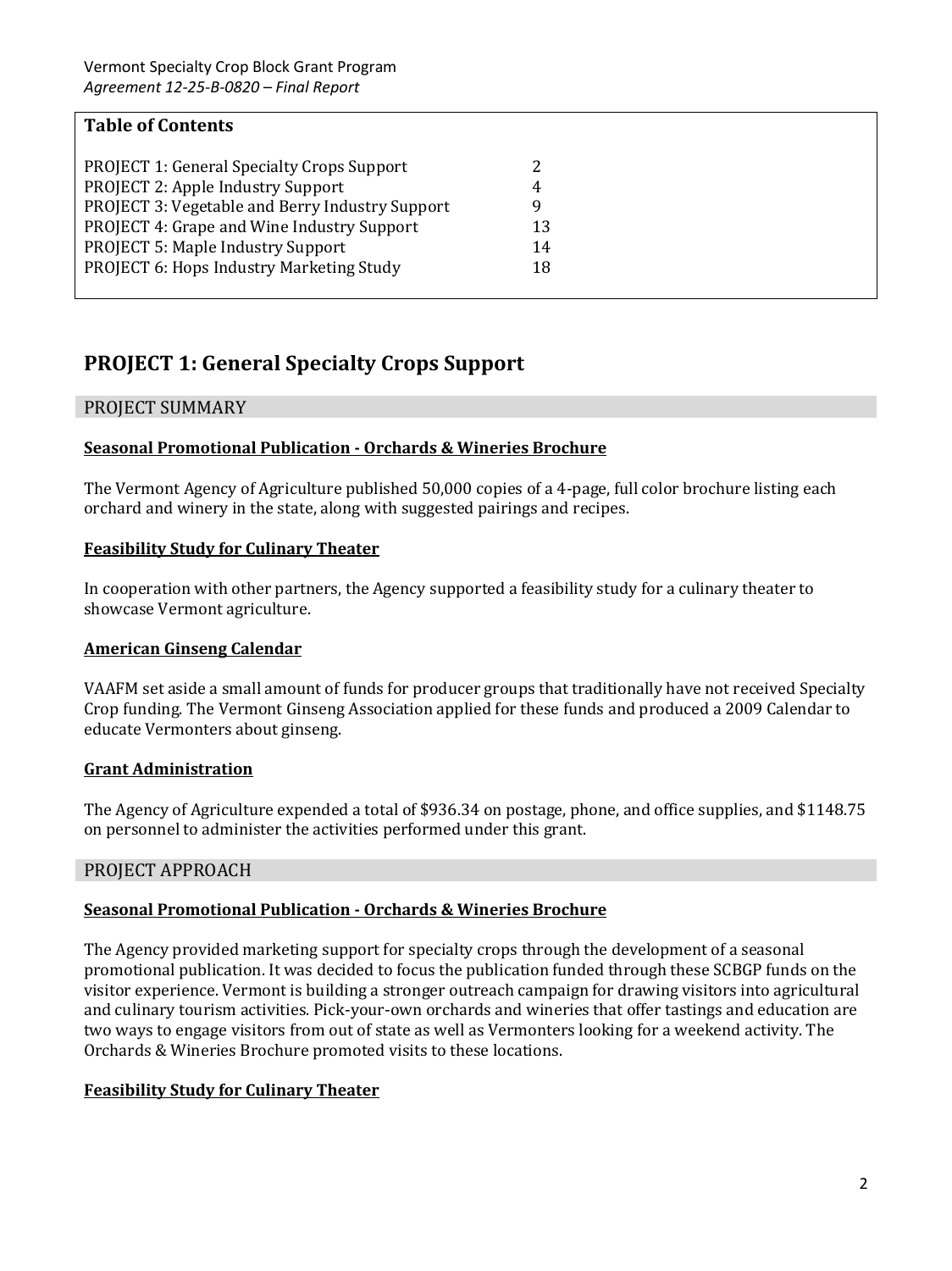Interest in *culinary tourism*, an innovative trend in agritourism, is of growing importance to Vermont. A number of partners are considering developing the concept of a culinary theater for the state, to showcase Vermont agriculture. In cooperation with other partners, the Agency supported a feasibility study for a culinary theater to showcase Vermont agriculture. The feasibility report was an important first step in the development of a culinary theater.

## **American Ginseng Calendar**

The Vermont Ginseng Association produced a 2009 Calendar to educate Vermonters about ginseng.

#### GOALS AND OUTCOMES ACHIEVED

#### **Seasonal Promotional Publication - Orchards & Wineries Brochure**

The Vermont Agency of Agriculture published 50,000 copies of a 4-page, full color brochure listing each orchard and winery in the state, along with suggested pairings and recipes. The brochures were printed for distribution at the Welcome Centers, Chambers of Commerce, orchards, wineries, Vermont Department of Travel and Tourism and events such as the Vermont Cheese Festival, Vermont Travel Industry Conference, and the Eastern States Exposition.

#### **Feasibility Study for Culinary Theater**

Jennifer McConnell, director of Continuing Education for the New England Culinary Institute (NECI), created a business plan for a proposed Vermont Center for Culinary Arts. The final proposal outlines a showcase for Vermont foods coupled with interactive culinary education to draw tourists along with corporate trainings and retreats. The report found Vermont to be well positioned through both geographical location and national reputation to capture the culinary traveler market. Estimated start up cost was \$1.1 million.

#### **American Ginseng Calendar**

The Vermont Ginseng Association designed a 12-month calendar using pictures and information about the ginseng plant. The Association printed 500 copies to be sold at 20 Vermont businesses. Unsold calendars went into distribution at Vermont Welcome Centers throughout the state. Income from the sale of the calendars was used to reimburse the organization for printing costs associated with calendar; the funds from the SCBGP grant paid for slightly more than half the costs of production.

#### BENEFICIARIES

## **Seasonal Promotional Publication - Orchards & Wineries Brochure**

Vermont's 30 wineries and 264 apple growers, who produce on over 3,200 acres, benefitted from this project.

#### **Feasibility Study for Culinary Theater**

The Culinary Theater would promote the Vermont brand, and therefore all of the agricultural businesses that benefit from that brand. Unfortunately, due to significant funding cuts and restructuring at NECI, they are no longer positioned to be the lead on business plan implementation.

#### **American Ginseng Calendar**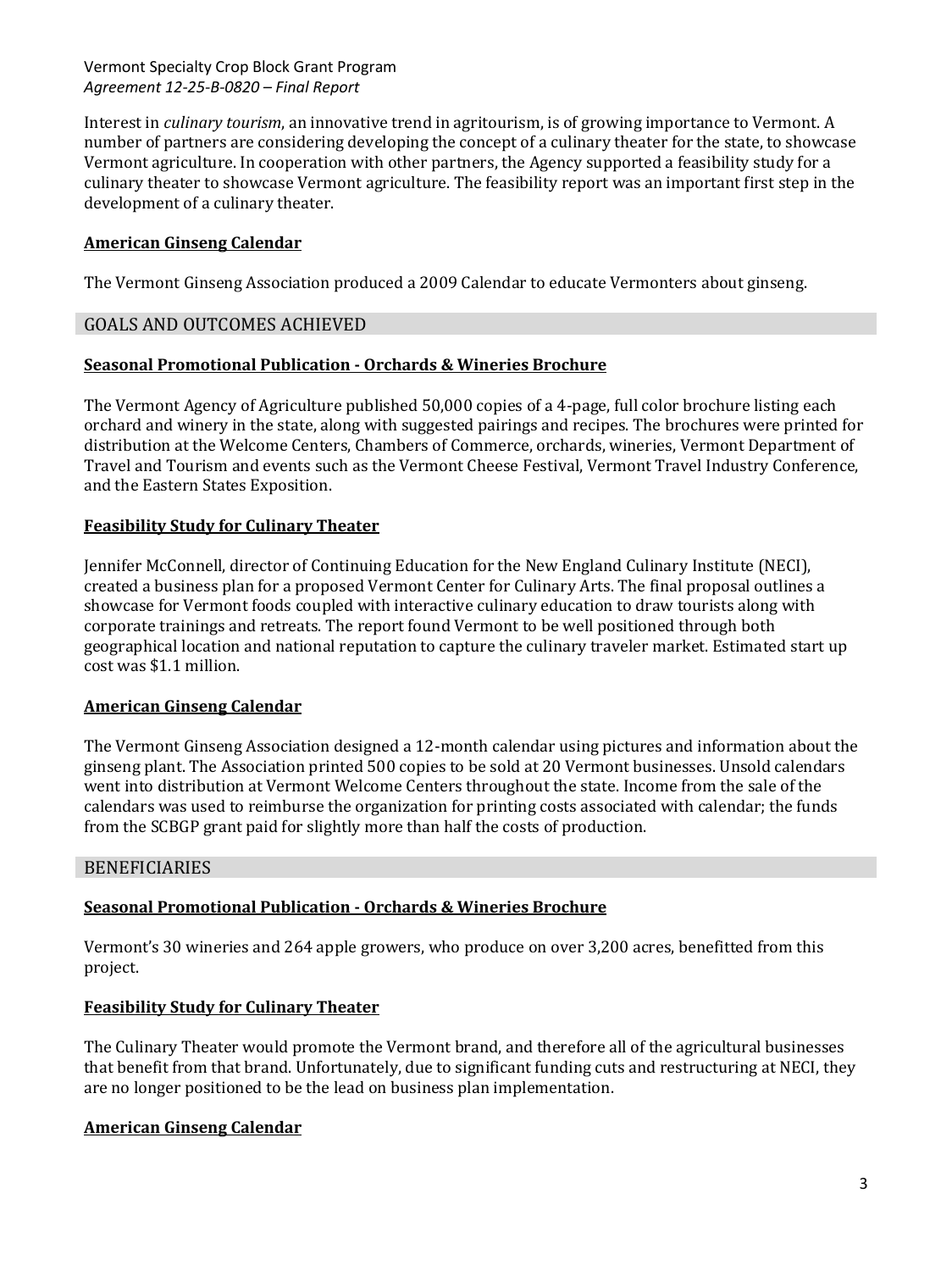The calendar received positive feedback and benefitted the state's small but growing ginseng industry.

### LESSONS LEARNED

### **Seasonal Promotional Publication - Orchards & Wineries Brochure**

The Orchards and Wineries brochure is a useful tool, but needs to be integrated into a more comprehensive approach to helping specialty crop producers connect with the tourism sector. Vermont recently convened an Agricultural and Culinary Tourism Council to build this strategy. The VtACT has received support from a subsequent round of Specialty Crop Block Grant funding.

#### **Feasibility Study for Culinary Theater**

The Vermont Agency of Agriculture recently convened an Agricultural and Culinary Tourism Council to bring partners together collaboratively to identify priority projects and potential funding for tourism activities. This Council has received the business plan and has agreed to "house" it until the appropriate entrepreneur comes forward.

#### **American Ginseng Calendar**

The Ginseng Association has not complied with reporting requests, and may not be eligible for future rounds of SCBGP funding.

#### CONTACT INFORMATION

#### **Seasonal Promotional Publication - Orchards & Wineries Brochure**

Kelly Loftus, Communications Director, Vermont Agency of Agriculture, 802-828-3829, [Kelly.loftus@state.vt.us](mailto:Kelly.loftus@state.vt.us)

#### **Feasibility Study for Culinary Theater**

Koi Boynton, Agricultural Development Coordinator, Vermont Agency of Agriculture, 802-828-2084, [koi.boynton@state.vt.us](mailto:koi.boynton@state.vt.us)

#### **American Ginseng Calendar**

Stephen Korshak[, korshak@wildginseng.com](mailto:korshak@wildginseng.com)

## **PROJECT 2: Apple Industry Support**

## PROJECT SUMMARY

#### **Apple and Grape Producer Educational Support**

Apples are an important agricultural commodity in Vermont's rural communities and working landscape. Apples comprise approximately 91% of total acreage planted to fruit in Vermont (USDA NASS, 2008). The apple industry generates jobs and supports communities and businesses across the State of Vermont and is an important part of the state's diversified agriculture. Apple orchards are complex ecosystems that require intensive management to produce high quality fruit. Tree growth and fruit production are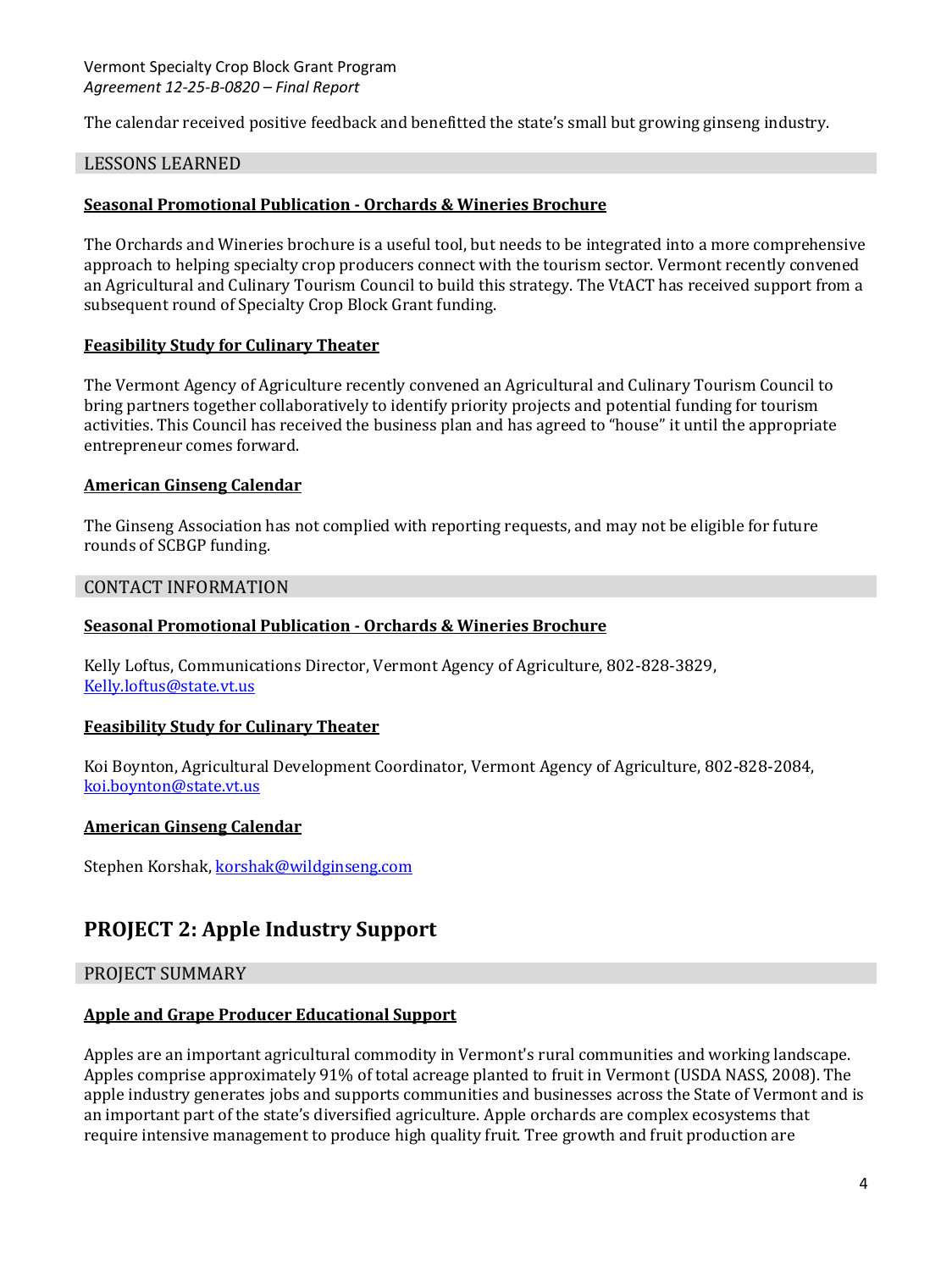intricately affected annually by the diverse biotic and abiotic factors within the environment which include numerous insects, mites, plant pathogens, weeds, and vertebrates. Effective IPM is critical in profitable and sustainable apple production. Vermont apple growers want up-to-date information on effective IPM practices and tools so that they can incorporate them into their pest management programs to reduce economic, health, and environmental risks.

The cold climate winegrape industry is rapidly expanding; it is a 'new' crop in Vermont and in the region that offers significant value-added and agri-tourism economic opportunities. The newly emerging industry is at a critical stage in establishing production practices. With the continued 'explosion' of new people who are starting winegrape vineyards with limited or no background in agriculture, it is imperative to not only continue the cold climate winegrape IPM program but also expand educational outreach and training demonstrations so the growers start *from the beginning* to make pest management decisions that minimize health, environmental and economic risks. The Vermont Cold Climate Winegrape IPM Program has become the acknowledged resource in northern New England for IPM information.

## **Feasibility of Opportunity for Utility Apples (Ice Cider)**

Ice Cider has been identified as a high-value market opportunity for utility apples. SCBGP funds were used to host a series of introductory workshops on ice cider production as a way to make Vermont's apple orchards more profitable.

## **Mystic Pie/Coombs Co-Branding**

The Vermont Agency of Agriculture partnered in a co-branding initiative with Coombs Family Farms, one of the state's largest maple sugar producers, and the Vermont Mystic Pie Company.

## PROJECT APPROACH

## **Apple and Grape Producer Educational Support**

The following were the activities performed during the grant period:

- Collected orchard and vineyard IPM data and information for inclusion into apple and grape newsletters and websites.
- Acquired and included weather data for apple and grape newsletters and websites.
- Developed, electronically published and distributed apple and grape newsletters.  $\bullet$
- Developed and implemented apple and grape industry education and training workshops

## *[Please see "Additional Information" section for web locations of newsletters and websites.]*

## **Feasibility of Opportunity for Utility Apples (Ice Cider)**

Processing is an increasingly important component of Vermont's apple industry. Business development planning is needed to determine the feasibility of making certain investments in infrastructure. Specialty Crop Block Grant funds was designated for capitalizing on opportunities to develop new markets for utility apples. The first project pursued under this category dealt with an introduction to Ice Cider making, building from the success of Vermont's first ice cidery, Eden Ice Cider. The second phase of work, the creation of a detailed production and marketing guide, was completed with and RBEG grant.

## **Mystic Pie/Coombs Co-Branding**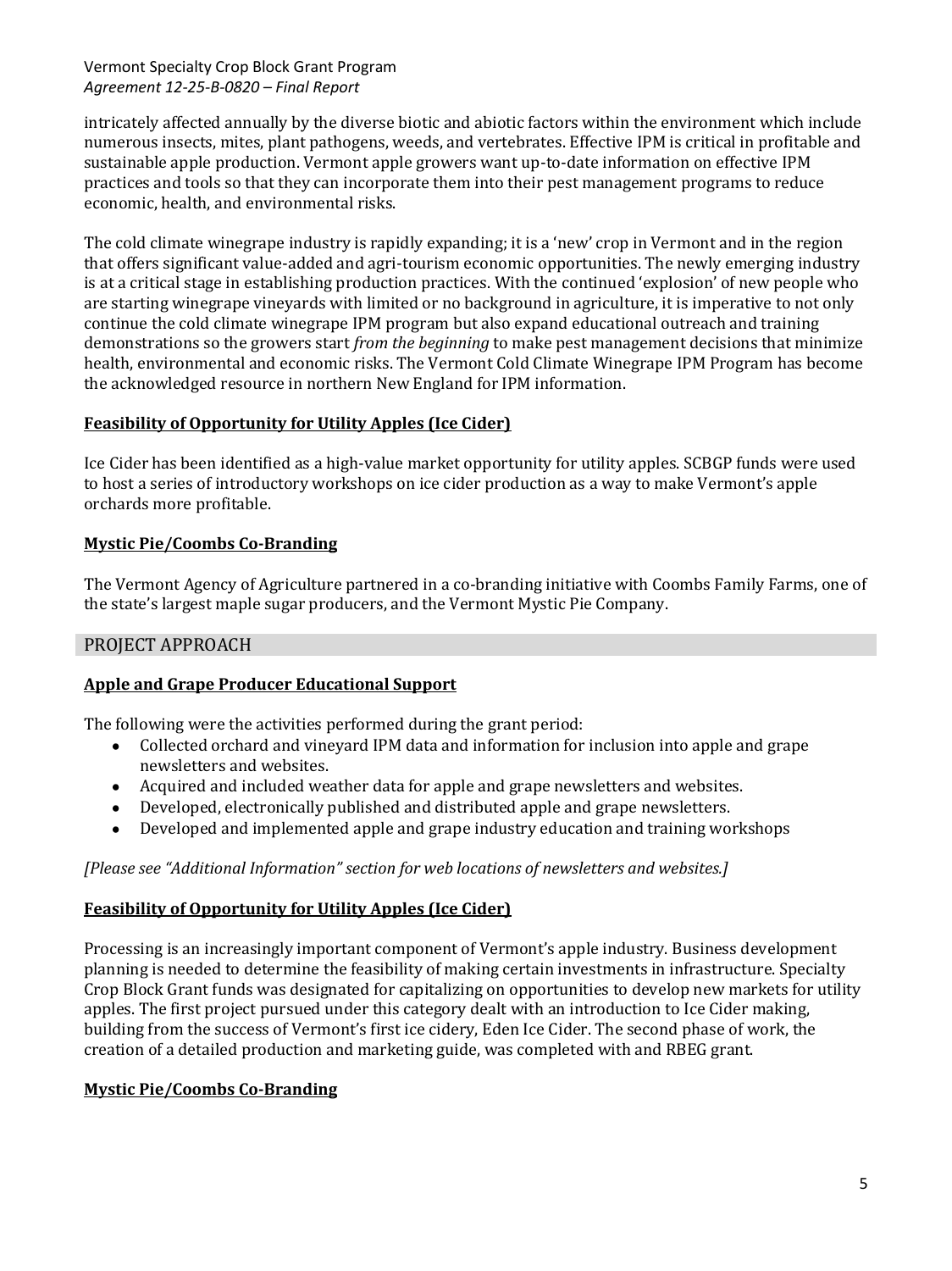Advertising was done through Shaw's supermarkets to publicize the two Brattleboro-based companies, and Vermont's specialty crop industry as a whole. A full page ad was run in Shaw's widely-circulated "Wild Harvest" coupon and recipe book to highlight apple orchards, sugarbushes, and "Vermont's spectacular working landscape."

## GOALS AND OUTCOMES ACHIEVED

U.S. per capita utilization of fresh apples and the base price per pound stayed approximately constant over the course of the grant period.

## **Apple and Grape Producer Educational Support**

The Vermont Apple IPM Program is committed to increasing IPM implementation in commercial orchards across the state by continuing to deliver an integrated extension program that addresses the IPM priorities identified by growers, their advisors (i.e., IPM consultants) and other industry service providers. These stakeholders actively provide input and are an integral part in the development of the Vermont Apple IPM Program. Stakeholder-requested information is provided via a multidisciplinary website, newsletter, presentations, workshops, orchard tours, demonstrations, and one-on-one education. A specific target goal of the Apple IPM Program is to have at least 67 % of apple growers in the state report that the program has increased their knowledge of IPM and they have adopted at least one new IPM practice and/or reducedrisk alternative each year.

The Vermont Cold Climate Winegrape IPM Program has become the acknowledged resource in northern New England for IPM information. Currently, there are 200 stakeholders (growers, consultants, state and federal agency personnel, extension personnel, and industry reps.) from Vermont and beyond that have requested to receive cold climate winegrape IPM information on a regular basis. Stakeholder-requested information is provided via a multidisciplinary website, newsletter, presentations, workshops, vineyard tours, demonstrations, and one-on-one education. Through addressing the educational priorities identified by stakeholders, the goals of the Vermont Cold Climate Winegrape IPM Program are to (i) increase knowledge of how to use IPM strategies and techniques effectively; (ii) increase knowledge on how to prevent pest management problems; (iii) provide education that allows growers to determine if pesticides are needed in vineyards; and (iv) if pesticides are warranted, provide education which will allow growers to make informed pesticide decisions which will reduce economic, health and environmental risks. A specific goal of the program is to have at least 67 % of winegrape growers in the state and region report that the program has increased their knowledge of IPM and they have adopted at least one new IPM practice and/or reduced-risk alternative each year.

The following are results from a survey conducted of users of the apple and grape websites, respectively, in 2009:

| Has the information obtained through the<br>apple website allowed you to: |          | Unsure $7.69\%$                  |        |
|---------------------------------------------------------------------------|----------|----------------------------------|--------|
|                                                                           |          | Reduce or minimize pesticide use |        |
| Increase your knowledge or understanding of                               |          | Yes.                             | 85.00% |
| Apple IPM                                                                 |          | N <sub>0</sub>                   | 5.00%  |
| <b>Yes</b>                                                                | 95.00%   | Unsure $10.00\%$                 |        |
| N <sub>0</sub>                                                            | 5.00%    |                                  |        |
| Unsure $0.00\%$<br>Determine if pesticides are needed in your<br>orchard  |          |                                  |        |
| Adopt at least one new IPM practice                                       |          | <b>Yes</b>                       | 89.47% |
| <b>Yes</b>                                                                | 92.31%   | N <sub>0</sub>                   | 10.53% |
| No.                                                                       | $0.00\%$ | Unsure $0.00\%$                  |        |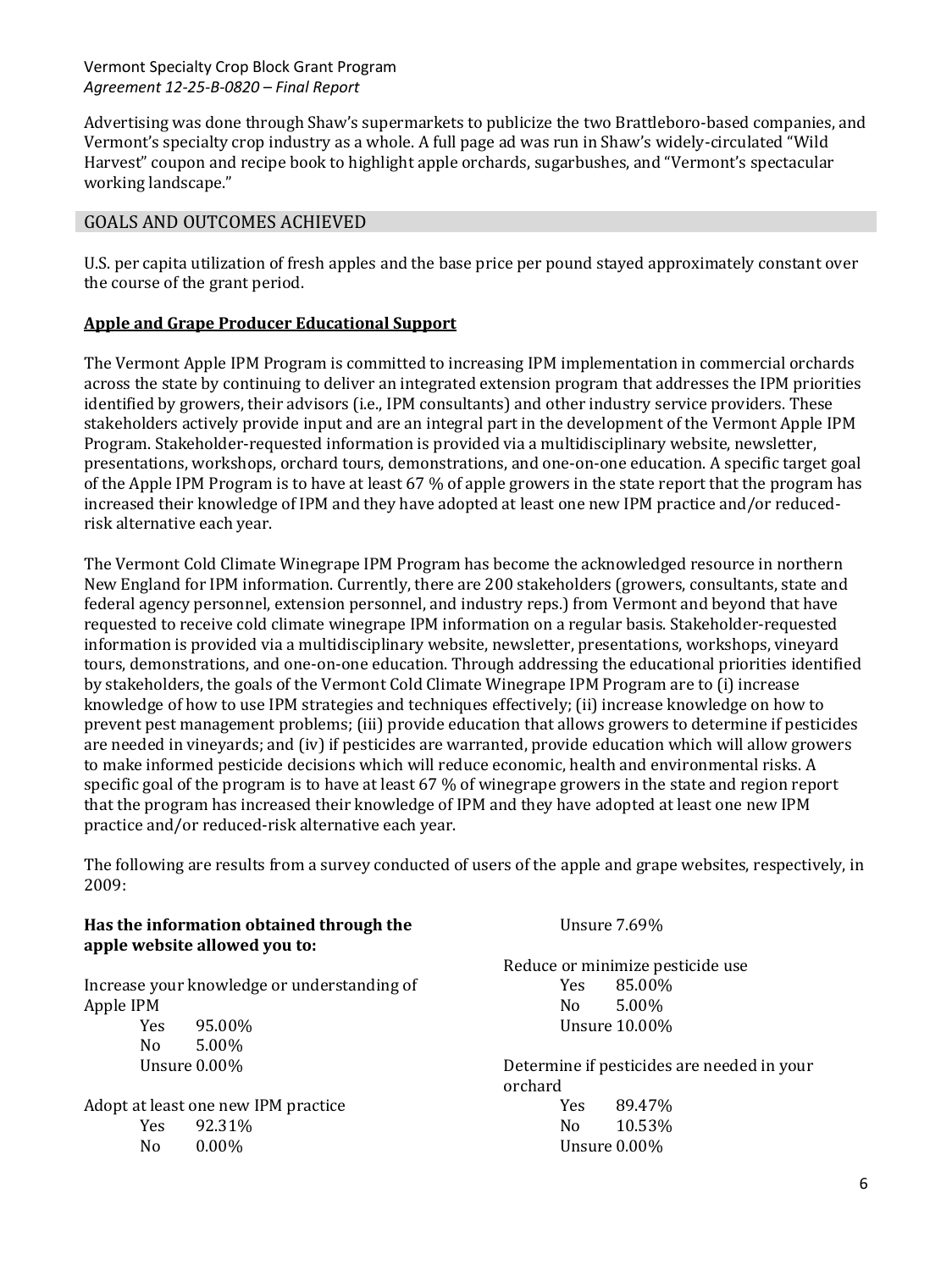Effectively time pesticides if they were needed. Yes 85.71% No 14.29% Unsure 0.00% **Has the information obtained through the grape website allowed you to:**

Increase your knowledge or understanding of Grape IPM Yes 97.06%

No 2.94% Unsure 0.00%

Unsure 11.54%

Adopt at least one new IPM practice Yes 69.23% No 19.23%

Reduce or minimize pesticide use Yes 67.65% No 2.94% Unsure 29.41%

Determine if pesticides are needed in your vineyard Yes 91.18% No 0.00% Unsure 8.82%

Effectively time pesticides if they were needed. Yes 67.65% No 14.71% Unsure 17.65%

## **Feasibility of Opportunity for Utility Apples (Ice Cider)**

The Vermont Agency of Agriculture, Food and Markets contracted with Peter Mitchell, a professional trainer in cider and perry production, to offer an introductory course in ice cider production in August, 2009. Twenty two interested producers participated. The workshop combined classroom presentations, hands on work in the laboratory (supported by the Vermont Agency of Agriculture laboratory) and a tour of a local winery.

As a result of this project, a portion of the state's utility apple crop that was previously unprofitable has become profitable through value added ice cider production.

## **Wild Harvest/Coombs Co-Branding**

The promotion, which included a coupon for pies, increased the number of Vermont Mystic Pies sold in the Wild Harvest section of Shaws. Anecdotal evidence suggests that the partnership may have been responsible for an increase in awareness of the Coombs brand.

#### BENEFICIARIES

#### **Apple and Grape Producer Educational Support**

The beneficiaries of the apple and grape programs are the many growers, consultants, state and federal agency personnel, extension personnel, and industry representatives in Vermont and beyond. Vermont's economy as a whole benefits from a vibrant, sustainable diversified agriculture of which apples and winegrapes are important components.

#### **Feasibility of Opportunity for Utility Apples (Ice Cider)**

The 22 participants in the courses were direct beneficiaries, but Vermont's apple industry stands to benefit from a high-value market for utility apples. Vermont's emerging wine industry could also be boosted by the success of a Vermont ice cider.

## **Wild Harvest/Coombs Co-Branding**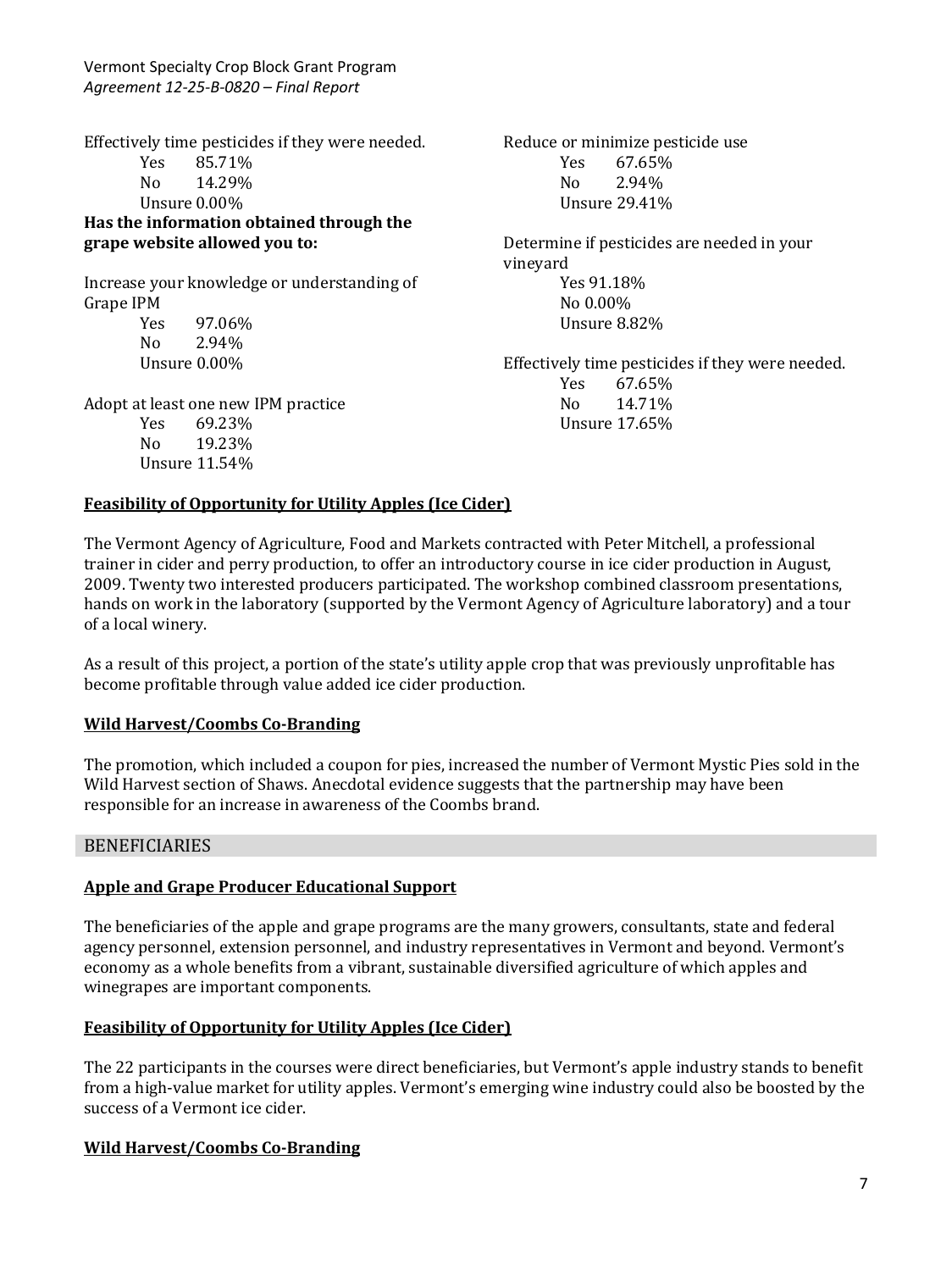Along with the two companies, which were direct beneficiaries, the Vermont suppliers of apples and blueberries to Vermont Mystic Pies also benefitted from an increase in sales. All producers that benefit from the strengthening of the Vermont brand were indirect beneficiaries, as the text of all publications spoke about Vermont's "working landscape" and the "progressive, cottage-industry nature of the state."

### LESSONS LEARNED

#### **Apple and Grape Producer Educational Support**

Vermont apple and winegrape growers want up-to-date information on effective IPM practices and tools so that they can incorporate them into their pest management programs to reduce economic, health, and environmental risks. Through the support of the Vermont Specialty Crops Grant Program, this was provided.

#### **Feasibility of Opportunity for Utility Apples (Ice Cider)**

Significant interest exists in creating a fine Vermont ice cider product. However, ice cider is only one of several options for using utility apples; interest also exists for expanding traditional hard cider lines and crafting apple brandy. These efforts would complement a separate "Taste of Place" marketing initiative by the Vermont Agency of Agriculture that highlights traditional products that are uniquely tied to Vermont.

#### **Wild Harvest/Coombs Co-Branding**

This was a somewhat expensive promotion, and it was difficult to get evaluation data from Shaw's. In the future, an evaluation plan should be developed before the expenditure is made.

#### CONTACT INFORMATION

#### **Apple and Grape Producer Educational Support**

Lorraine P. Berkett, Ph.D., Dept. of Plant & Soil Science, 63 Carrigan Drive, University of Vermont, Burlington, VT 05405, [Lorraine.Berkett@uvm.edu](mailto:Lorraine.Berkett@uvm.edu)

#### **Feasibility of Opportunity for Utility Apples (Ice Cider)**

Eleanor Leger, Treasurer, Vermont Grape and Wine Council and Eden Ice Cider[, leger@edenicecider.com](mailto:leger@edenicecider.com)

#### **Wild Harvest/Coombs Co-Branding**

Kelly Loftus, Communications Director, Vermont Agency of Agriculture, 802-828-3829, [Kelly.loftus@state.vt.us](mailto:Kelly.loftus@state.vt.us)

#### ADDITIONAL INFORMATION

## **Apple and Grape Producer Educational Support**

#### *Websites:*

The Cold Climate Grape Production website: http://pss.uvm.edu/grape/ UVM Apple Orchard website: http://orchard.uvm.edu/

Weather Information (Degree Days)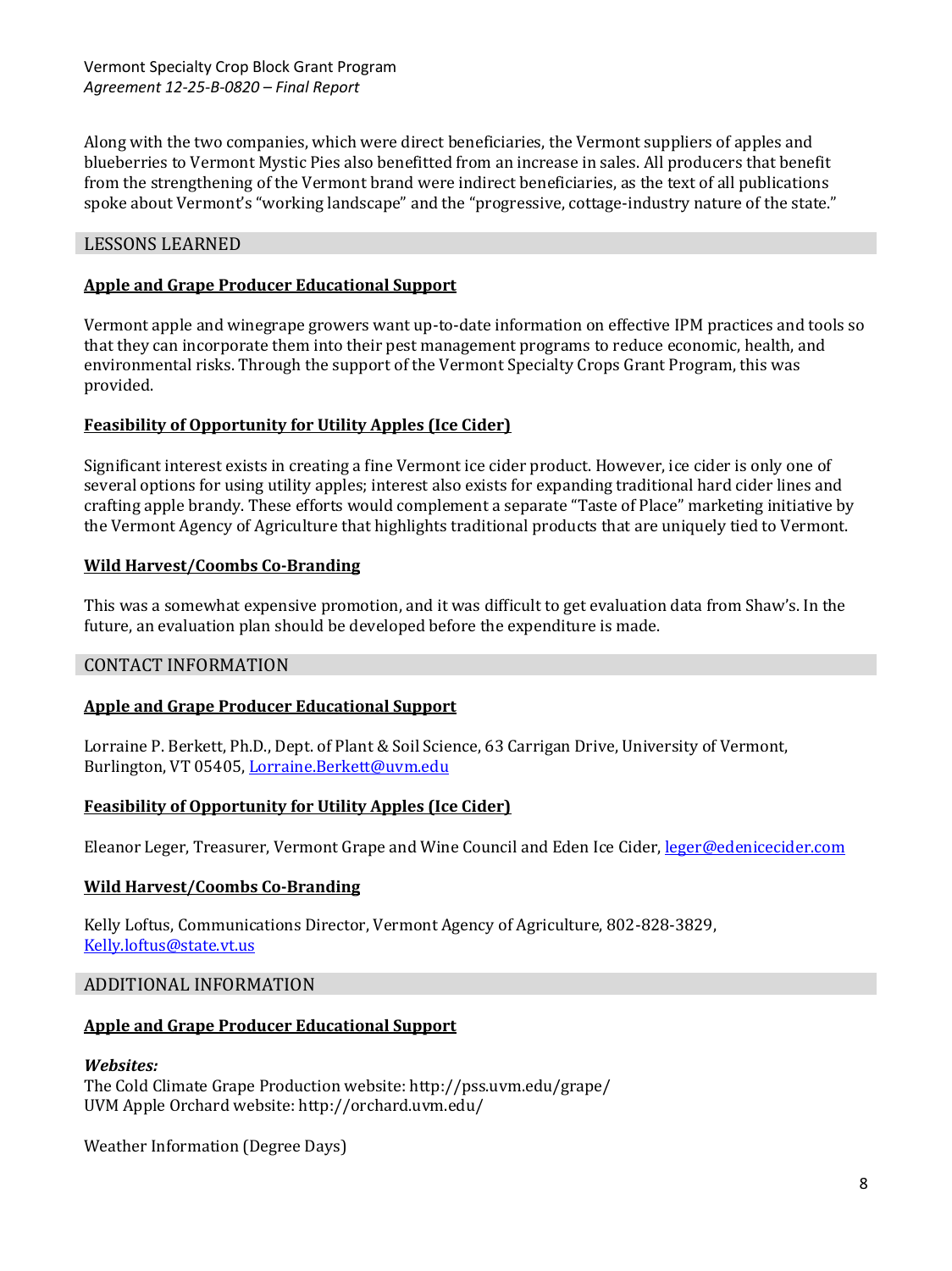2009 Growing Degree Days for Grapes http://pss.uvm.edu/grape/2009DDAccumulationGrape.html

2009 Degree Day Accumulation for Apple Arthropods http://orchard.uvm.edu/uvmapple/pest/insects/2009DDAccumulationforArthropods.html

2009 Degree Day Accumulation for Apple Scab Ascospore Maturity http://orchard.uvm.edu/uvmapple/pest/disease/2009DDAccumulationforAppleScabAscosporeMaturity.h tml

2009 Degree Day Accumulation for Plum Curculio Oviposition http://orchard.uvm.edu/uvmapple/pest/insects/2009PCddAccumulation.html

## **PROJECT 3: Vegetable and Berry Industry Support**

## PROJECT SUMMARY

## **Canning and Preserving Workshops**

The Agency of Agriculture hosted 13 workshops during the fall of 2009 that demonstrated canning and preservation techniques at events and community centers across the state.

## **Support for Producers Seeking GAP Certification**

Vermont berry and vegetable growers must develop skills to become more competitive in the world market. Those skills include becoming more cognizant of food safety issues and becoming more involved with third-party audit processes, in particular GAP. In an effort to increase awareness and participation in the third-party audit process, the Agency offered reimbursements of up to \$300 to cover USDA GAP-audit costs, educational opportunities to farmers, and support for our state GAP auditor to remain current in his knowledge.

## **Produce Safety Workshops**

All vegetable and fruit growers, both organic and conventional, can benefit from reliable, up-to-date information about agricultural practices that contribute to the improved safety of their products, as well as information about food safety and handling requirements of wholesale buyers. The purpose of this project was to organize and offer on-farm workshops for vegetable and fruit growers that demonstrated and discussed such practices and, therefore, better enabled them to adopt improved food safety practices on their farms in the future.

Attention to good practices bearing on safe production, handling and marketing of fresh fruits and vegetables is of increasing importance to consumers, wholesale buyers and government regulators. Producers' success in protecting and expanding their markets, both direct markets and wholesale markets will increasingly depend on demonstrated adherence to well- established food safety practices.

Note: Planners of this project concluded that the informational needs of conventional and organic commercial fruit, apple and vegetable growers were sufficiently congruent that the workshops should address the informational needs of all of the above producer groups and that the workshops should be publicized and promoted accordingly.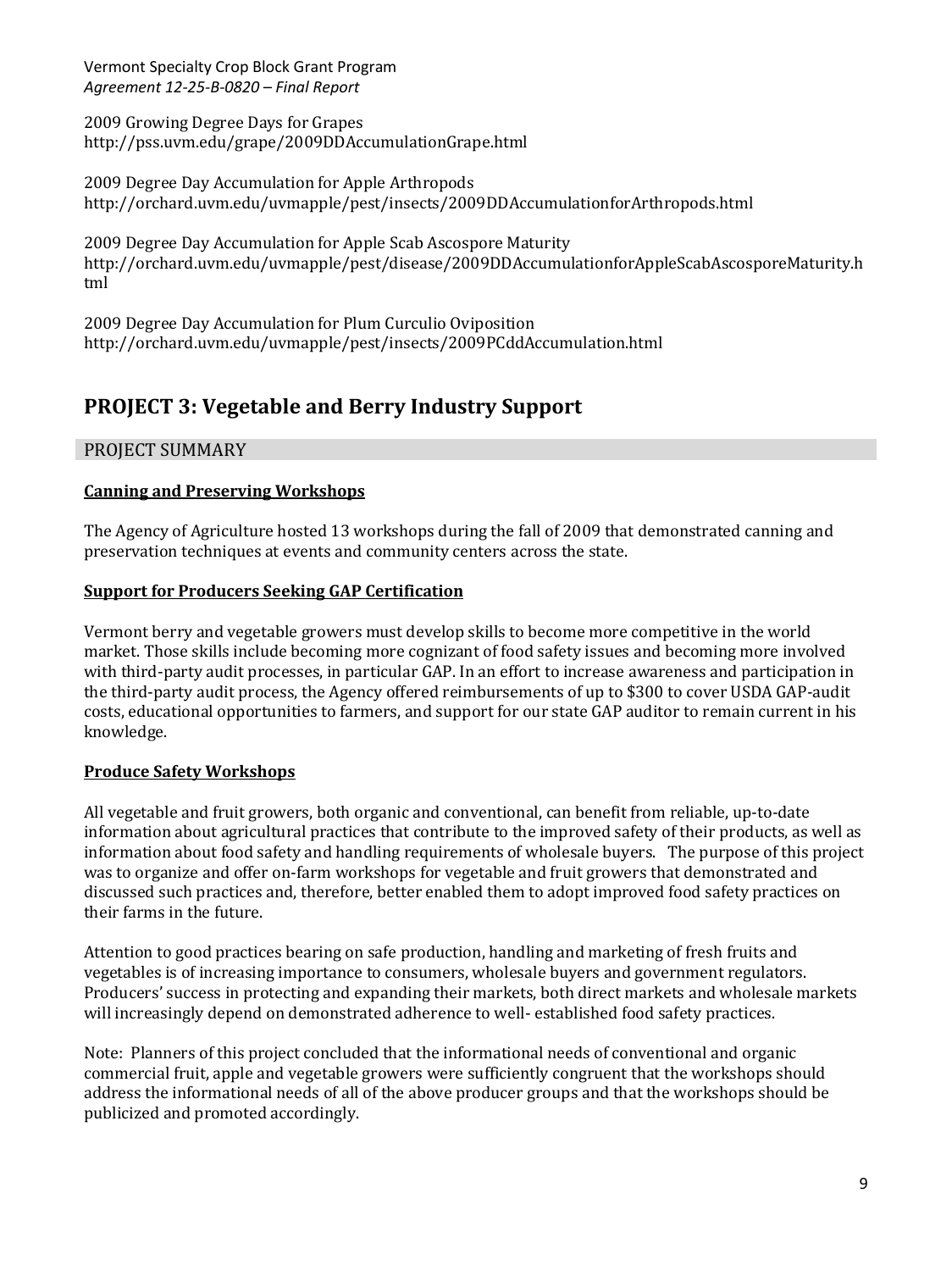## PROJECT APPROACH

#### **Canning and Preserving Workshops**

Peggy Thompson demonstrated canning techniques with a variety of produce items such as berries, tomatoes, apples, cucumbers and more at various events and community centers around the state. Peggy provided the audience with an hour long demonstration as well as recipes and the Vermont Agency of Agriculture Preserving the Harvest booklet.

#### **Support for Producers Seeking GAP Certification**

The Vermont GAP auditor kept his training up to date, including attending a mandatory assessment in Maine. The GAP auditor also worked with a total of twenty farms over the course of two years, preparing them for GAP audits. Farms that successfully completed their audit were then able to submit invoices for up to \$300 to the VAAFM for reimbursement for the cost of the audit.

#### **Produce Safety Workshops**

A series of four planning discussions took place involving representatives of the Vermont Apple Growers Association, the Northeast Organic Farming Association of Vermont, the University of Vermont (UVM) Extension Service, the UVM Center for Sustainable Agriculture and the Vermont Agency of Agriculture, Food and Markets. During these discussions, the scope and content of two on-farm food safety workshops for commercial vegetable and fruit producers were developed; prospective farmer hosts were identified; tentative dates and promotion plans were identified. Implementation as follows:

- September 8, 2010: "Food Safety Practices for Direct Market Fruit and Vegetable Growers" at Cedar Circle Farm, E. Thetford. Tour of recently updated produce handling facility on an organic, directmarket farm. Interactive discussion of Cedar Circle's recently adopted comprehensive food safety protocols and facilities for produce harvesting, washing, and handling and comparison with USDA-GAPs Program (Cedar Circle Farm Managers; Vern Grubinger, UVM Extension Vegetable Specialist; Steve Parise, VAAFM GAPs auditor; Ginger Nickerson, UVM GAPs Coordinator; Hans Estrin, UVM Extension Local Food Network Coordinator). Update on federal food safety legislation (D. Rogers, NOFA Vermont). Distribution of farm food safety-related publications. Attendance: 19 (8 growers, 2 service providers, 4 farm hosts, 5 workshop organizers).
- September 22, 2010: "Food Safety and Good Agricultural Practices (USDA-GAPs) for Commercial Fruit and Vegetable Growers" at Paul Mazza Farm, Colchester. Discussion of USDA-GAPs standards and auditing practices. Tour of farm facilities that pertain to safe food harvesting, processing and handling. Farmer-host perspectives and experiences on implementing and complying with GAPs standards, inspections and audits on a conventional, wholesale market farm operation. Discussion of food safety certification and wholesale marketing trends. Update on federal food safety legislation. (Mazza Farm Manager, Vern Grubinger, UVM Extension Vegetable Specialist; Steve Parise, VAAFM GAPs auditor; Ginger Nickerson, UVM GAPs Coordinator; D. Rogers, NOFA Vermont). Attendance: 22 (11 growers, 3 service providers, 2 farmer-hosts, 6 workshop organizers).

These workshops were well received by attendees, who participated actively in the discussions. An important outcome was a verbal recognition by a number of participants in each workshop that the development and adoption of food safety practices could be less onerous and expensive than they had previously thought. The September 8 workshop provided attendees with a firsthand opportunity to learn about an exemplary and well-developed farm safety plan for direct market growers. The September 22nd workshop provided participants with firsthand comprehensive and authoritative information about USDA-GAPs standards and auditing procedures.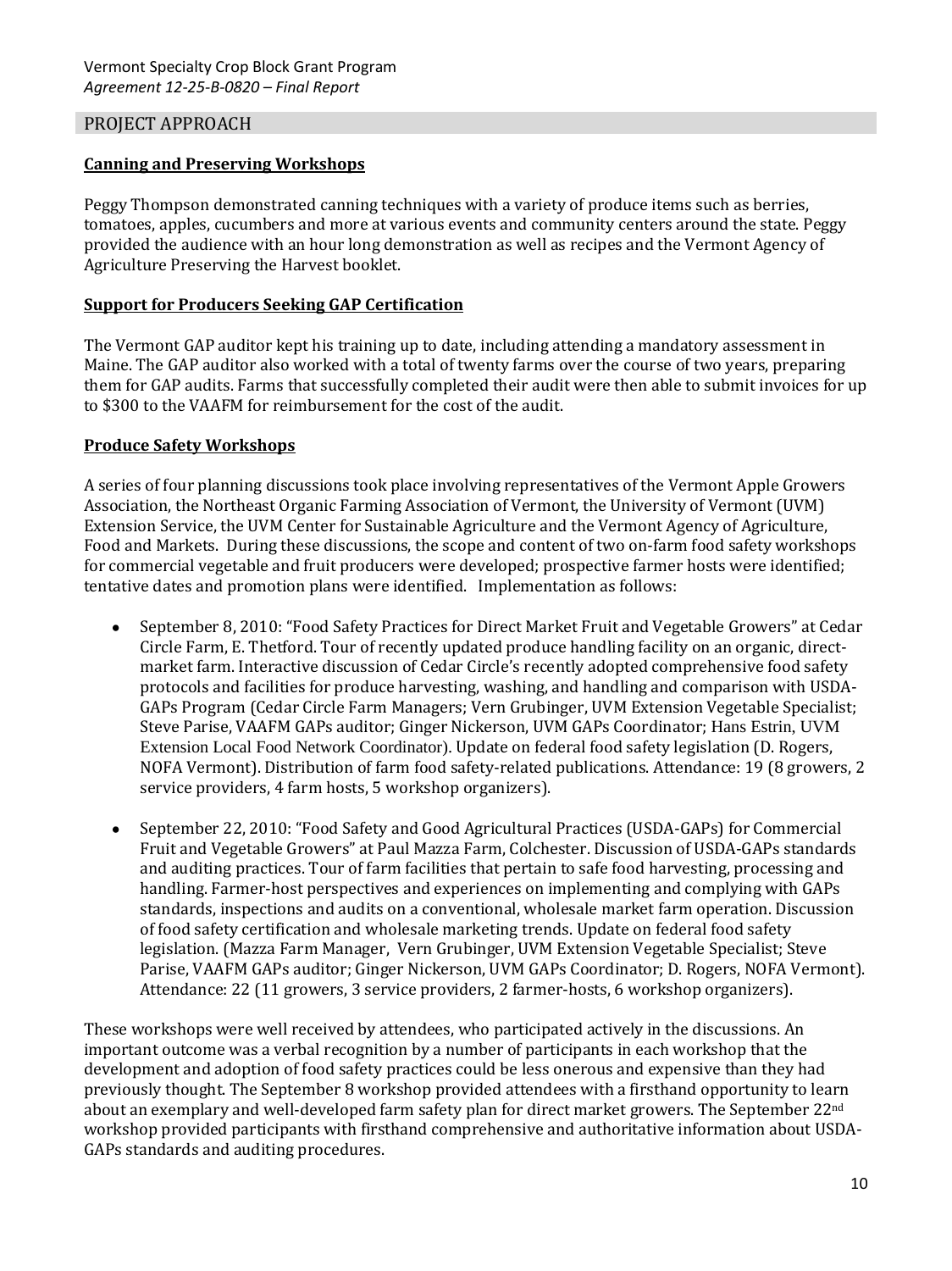These workshops were collaboratively organized, facilitated and publicized by: Vern Grubinger, UVM Extension Vegetable Specialist; Steve Parise, VAAFM GAPs auditor; Ginger Nickerson, UVM Center for Sustainable Agriculture, GAPs Outreach Coordinator; David Rogers, Policy Advisor, Northeast Organic Farming Association of Vermont; Steve Justis, Vermont Tree Fruit Growers Growers Association; Hans Estrin, UVM Extension Local Food Network Coordinator. Also, coordination with farmer-hosts (Nickerson and Grubinger); draft workshop planning (Rogers); publicity planning (Rogers, Nickerson, Justis); USDA GAPs materials (Nickerson and Parise).

## GOALS AND OUTCOMES ACHIEVED

## **Canning and Preserving Workshops**

Ten demonstrations took place across Vermont, along with demonstrations throughout the day at Burlington's Chew Chew Food Festival and again at the Grow Local festival in Montpelier. The casual setting of fairs and field days, which hosted most of the demonstrations, did not allow for formal audience surveys.

## **Support for Producers Seeking GAP Certification**

Five went through the audit process during the first season with \$300 reimbursement from SCBGP funds. Those original five, plus an additional 15 went through the audit process in the second season, receiving \$500 total in reimbursement, with \$300 coming out of this round of SCBGP funds, and up to \$200 coming out of a subsequent round.

## **Produce Safety Workshops**

As described above, the projects goals were met through on-farm demonstrations and discussions for commercial growers of exemplary techniques, practices and facilities that contribute to improved safety of farm produce. Information bearing on food-safety-related marketing trends and buyer expectations were included to better enable growers to meet current and future marketing requirements.

While no long-term outcome measures were part of this project, the outcomes of this project will, of necessity, be long term. Growers will apply information and insights gained through their participation to develop and adopt improved food safety practices on their farms as dictated by changing market demands, economic and practical considerations.

On-farm workshops matched the stated goals of the project closely by providing commercial growers with information, demonstrations and discussions of exemplary food safety-related techniques and practices bearing on the production, harvesting, handling and marketing of fresh fruits and vegetables. Attendees were provided with important information and practical advice about USDA GAPs standards and auditing procedures. Attendees learned directly from farmer-hosts about the challenges and opportunities of improving the safety of farm products.

Actual workshop attendance by commercial growers met project goals: Average was 9.5 growers per workshop (project goal: 10/workshop)

## **BENEFICIARIES**

## **Canning and Preserving Workshops**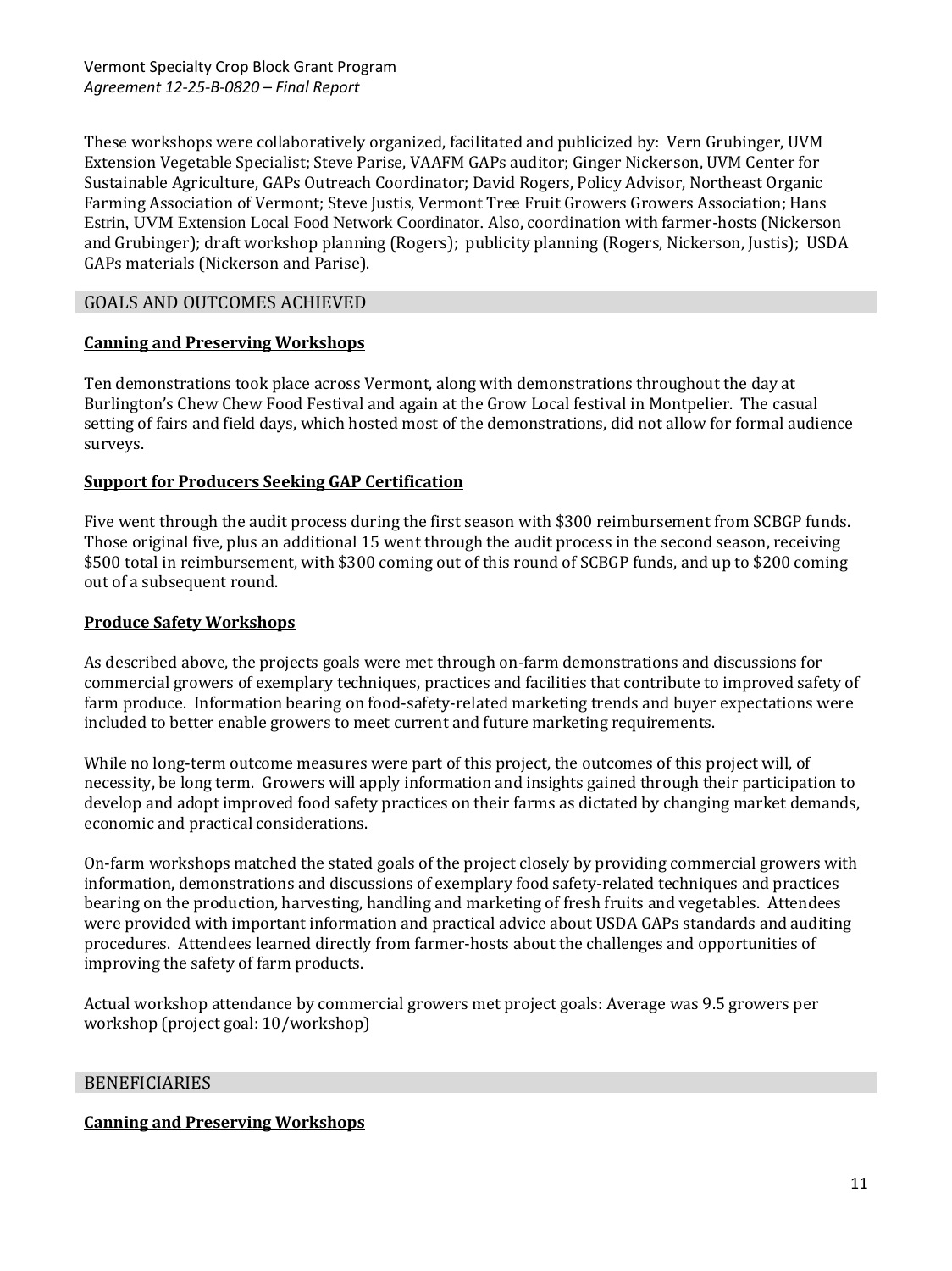Vermont's fruit and vegetable industry stands to gain from more consumers interested in and knowledgeable about eating locally year-round. Verbal feedback from audience members was highly positive, particularly expressing surprise at how easy it is to can. Older people often had previous canning experience and were interested in starting again.

### **Support for Producers Seeking GAP Certification**

The 20 farms that went through the audit process are direct beneficiaries, as they now have a broader variety of markets available to them. Consumers will now be able to buy Vermont-grown produce at major supermarkets, increasing access to locally grown food. The entire Vermont produce industry benefits from the opportunity to learn from the experience of these initial 20 farms, and we anticipate that approximately 20 additional farms will go through the audit process in the 2011 season.

#### **Produce Safety Workshops**

Direct beneficiaries were the conventional and organic commercial (direct market and wholesale) fruit, apple and vegetable growers in Vermont. However, a food safety is important for all of the producers that benefit from the Vermont brand. Quantitative data pertaining to impacts of the workshops was not collected, but the potential economic impact is that commercial growers in attendance furthered their understanding of agricultural practices that can contribute to the safe production and handling of their farm products, thereby better positioning them to protect and expand their markets in the future.

#### LESSONS LEARNED

#### **Canning and Preserving Workshops**

Demonstrations took place primarily in the northern half of Vermont, covering Essex Junction, Burlington, South Burlington, Barton, Montpelier and Perkinsville. While this placed demonstrations in the most heavily populated regions of the state (particularly Chittenden County) feedback indicated that greater regional diversity is desired.

## **Support for Producers Seeking GAP Certification**

In the first year, we saw mostly retention of current markets, rather than expansion into new ones, since most of the growers "had" to be GAP & GHP certified in order to keep their Hannaford or Price Chopper contracts. However, several have started to use the fact that they are now certified as a marketing tool as they look to supply other outlets with their products. From a monetary standpoint, growers have indicated that the reimbursement amount was certainly helpful and appreciated, but compared to the other costs of certification, especially the labor involved (primarily the paperwork, documentation, record keeping, etc.), it was not major benefit. Some of the larger operations have had to designate an employee specifically to set up and monitor their food safety program. This was an employee that prior to the certification program would have been doing other duties such as field work, etc. However, some of the very small operations had a more positive view, and felt the reimbursement was a bigger help.

#### **Produce Safety Workshops**

In order to maximize grower attendance, workshops were scheduled late in the day and in the latter part of the season. Many growers, however, were still very busy with late-season harvesting. Even though the workshop met attendance goals, it would have been advisable to schedule these workshops even later in the season to increase attendance further. Post season workshops and presentations for growers should be offered to complement on-farm workshops in order to meet most growers' informational needs and to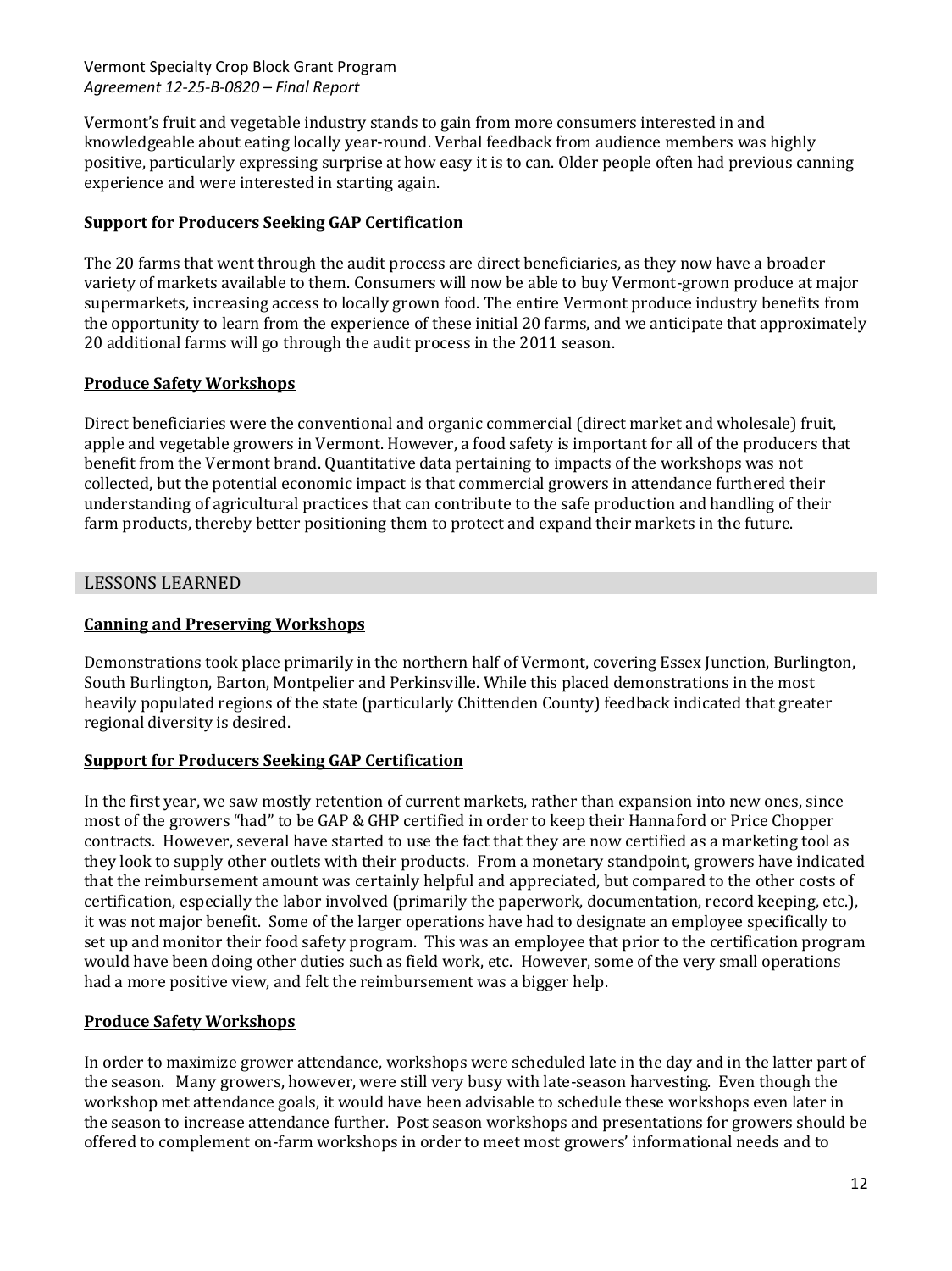accommodate their work and production schedules. Such workshops are now being offered with support from subsequent SCBGP funding.

The short duration and field locations of these on-farm workshops did not allow for attendees to complete written evaluations describing new information learned and opportunities for implementation of new techniques. A very short checklist evaluation should have been developed that attendees could have completed quickly while, e.g., leaning on a crate or piece of equipment. Comprehensive evaluations for subsequent and on-going post-season workshops have been developed.

## CONTACT INFORMATION

#### **Canning and Preserving Workshops**

Kelly Loftus, Communications Director, Vermont Agency of Agriculture, 802-828-3829, [Kelly.loftus@state.vt.us](mailto:Kelly.loftus@state.vt.us)

#### **Support for Producers Seeking GAP Certification**

Steve Parise, Agriculture Resource Management Specialist, Vermont Agency of Agriculture, Food & Markets, 802.828.2436, [steve.parise@state.vt.us](mailto:steve.parise@state.vt.us)

#### **Produce Safety Workshops**

Dave Rogers, Policy Advisor, NOFA Vermont 802-434-4122; [dave@nofavt.org](mailto:dave@nofavt.org)

## **PROJECT 4: Grape and Wine Industry Support**

## PROJECT SUMMARY

This grant provided funding for the Vermont Grape & Wine Council during 2009 and 2010 to support education and marketing activities for this new, growing industry in Vermont.

## PROJECT APPROACH

The following activities were performed with support of grant funds:

- Enhancements were made to the Council website in July, 2009  $\bullet$
- Marketing materials that promote Vermont wines were created for use at festival events. These included banners, including a map showing the locations of vineyards and wineries across the state, and rack cards.
- The Council sponsored and participated in several high profile festival events that celebrated Vermont food and wine. These included the Lake Champlain Quadricentennial celebrations in June, 2009, the first ever Vermont Cheesemakers' Festival in August, 2009, and the Vermont Life Wine & Harvest Festival in September 2009
- The Council put on an Annual Conference in June of 2010 with educational seminars for grape growers and winemakers. Experts in vineyard techniques and winemaking practices were engaged to provide workshops and these were very well received.

University of Vermont professor Monserrat Aliste-Almena provided technical expertise to the Vermont Fresh Network and Culinary Tourism Working Group as they developed a guide to pairing Vermont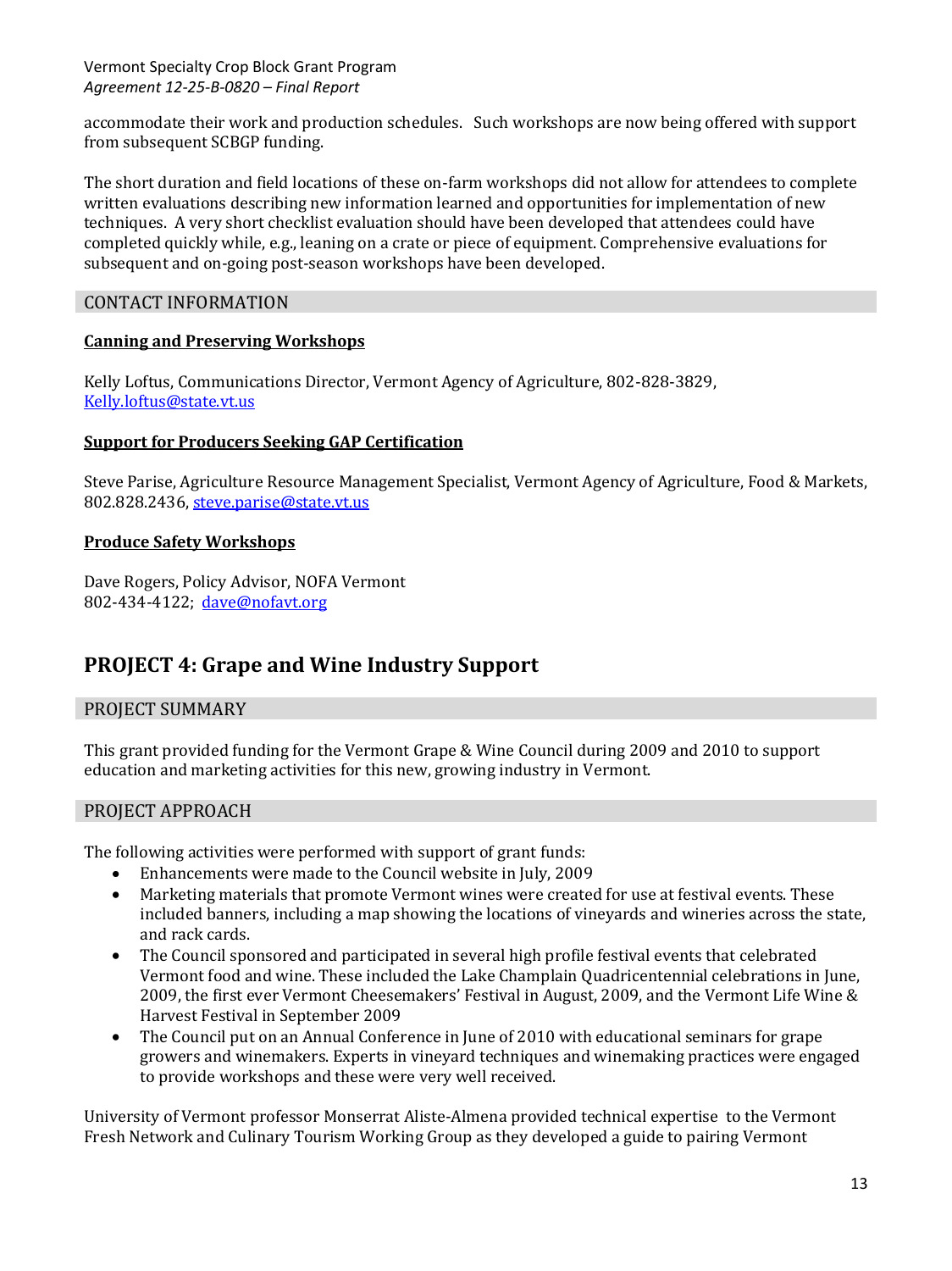cheeses and other products, such as honey, apples and meats, with Vermont wines and beers. This work ultimately resulted in evaluation of 25 different Vermont wines for their pairing possibilities and production of a pairing guide (the guide itself was supported with different grant funds). The guide is available at: <http://www.vermontagriculture.com/news/2009/PairingGuide.pdf>

The Vermont Cheese Festival was held in July, 2010. This festival drew 1,180 visitors from around New England to Shelburne Farms in August, 2009. In addition, 61 members of the press attended – leading to festival mentions in the New York Times, Martha Stewart Living, Oprah Magazine, Boston Globe, Saveur Magazine and Food and Wine Magazine. Nineteen beer and wine makers were represented. Vermont wines were featured prominently, and participants were educated on appropriate Vermont wines to pair with Vermont cheeses.

## GOALS AND OUTCOMES ACHIEVED

The number of licensed wineries in Vermont has grown from 15 in 2008 to 30 in 2010, and continues to increase. Membership in the Vermont Grape & Wine Council has grown from 40 people to 50 people.

Attendance at the 2010 Annual Conference was 60 people, up from 40 in 2009. Feedback on the conference from attendees was very positive

Website traffic has increased 50%

Attendance at the festivals in which the Council participated with its own booth to promote the industry as a whole was over 3,000 people (VT Cheese, Quadricentennial, VT Life Wine & Harvest). 1,000 rack cards were distributed at these events. In addition members of the press were in attendance and several articles were written in major Vermont publications about Vermont wineries at the festivals.

#### **BENEFICIARIES**

This project benefitted Vermont's 30 wineries, which currently produce \$5 million in revenue annually. It is expected that this exposure will contribute to an expanded wine industry in Vermont, which has substantial excess processing capacity and is forced to import substantial amounts of grapes from other areas. Over 200 Vermont farms currently supply grapes, apples, blueberries and other produce for wine production.

#### LESSONS LEARNED

Pairings and event participation continue to be primary focus for Vermont wine marketing, and currently allocated Specialty Crop Block Grant funds from later rounds will support this continued activity.

#### CONTACT INFORMATION

Eleanor Leger, Eden Ice Cider Company, P.O. Box 71, West Charleston, VT 05872, 802-895-2838, [leger@edenicecider.com](mailto:leger@edenicecider.com)

## **PROJECT 5: Maple Industry Support**

#### PROJECT SUMMARY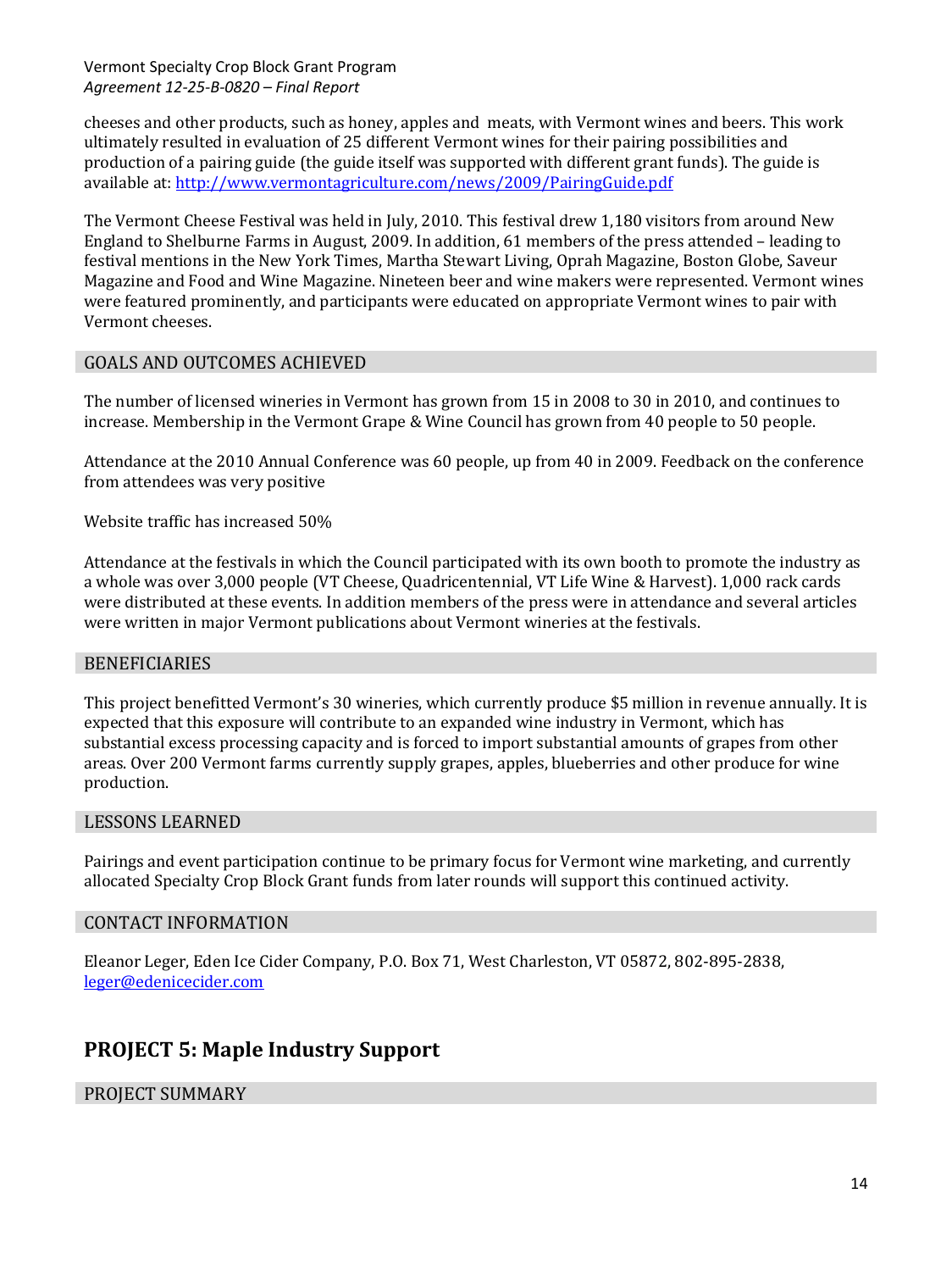Vermont maple syrup is a high quality product that finds fans both within Vermont and throughout the U.S. and even the world. The goal of this project was to make more potential customers aware of the unique flavor of genuine maple syrup.

The mobile sugarhouse project was started out of a need to replace the existing mobile sugarhouse used by the Vermont Maple Foundation for promotional and educational events. The existing sugarhouse was about 20 years old and was in need of repairs. It was homemade, large, heavy and cumbersome. It did not meet health inspection criteria which was a concern. The need for a new mobile sugarhouse that would meet health inspection criteria was an issue that needed to be addressed in a timely manner as it is used throughout the year at various annual events such as specialty food days held at area ski resorts throughout the State and the use of the mobile sugarhouse as a key component in representing maple as Vermont's signature agricultural product at the Boston Ski Show as part of our partnership with Ski Vermont and the Vermont Chamber of Commerce. It represents Vermont Maple and Vermont Agriculture at a number of events including Eastern States Exposition.



Also, a Vermont Ski and Maple Map was completed and distributed as a co-marketing project between the Maple and Ski Area industries.

## PROJECT APPROACH

The mobile sugarhouse is a key part of outreach performed by maple sugar makers. A new mobile sugarhouse was needed in 2009 to be modernized for concessions (bringing it up to code with the Vermont Department of Health) and made lighter and easier to tow, particularly in winter. The Vermont Maple Foundation raised all of the funds needed to purchase a unit, solicited bids, and acquired the new unit in summer, 2009.

The project was broken down into stages:

Stage One: Decide on the size of the initial trailer and research dealers to establish which brand best fit our needs in terms of both price and custom features.

Stage Two: Establish a committee from those sitting on the Board of the Vermont Maple Foundation who would be responsible for the project and for making progress reports to the Board.

Stage Three: After a dealer was chosen there were several meetings held at the dealership with the committee to design the trailer. The color was chosen with the idea in mind that graphics would be applied at a later date. The type and placement of windows and doors were chosen with the idea in mind that this would function as a custom concession type trailer. Maple sugar on snow and maple cotton candy is often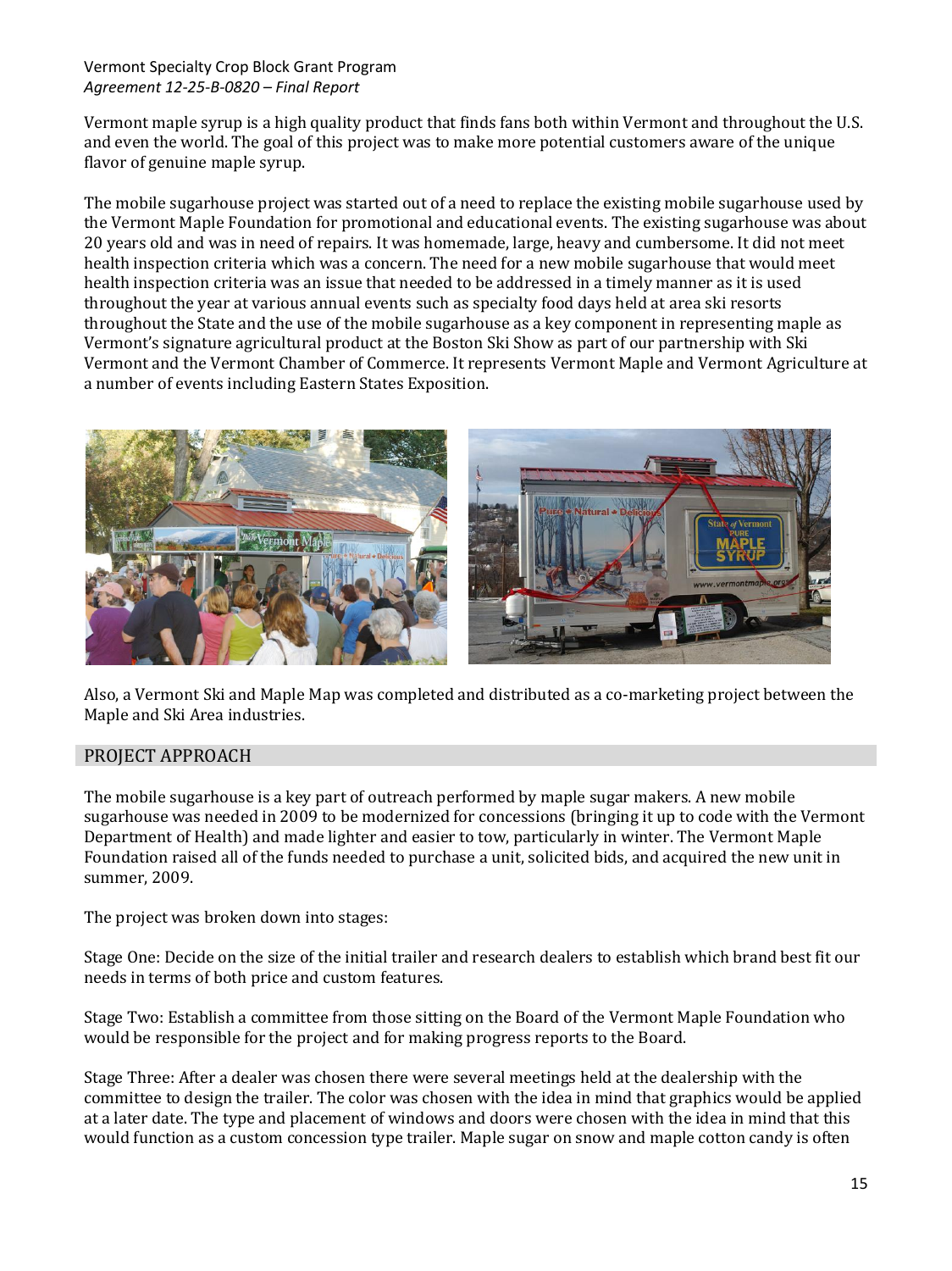served from the mobile sugarhouse. Shelves outside the windows was important for serving samples of maple syrup and related value added products and to hold educational materials within easy reach of the consumer.

All considerations were made when planning the inside design so that all health dept. qualifications were met such as a separate hand sink. Deep basin sinks with high faucets were chosen to accommodate the large pots used to cook maple. Stainless steel was also chosen for the countertops and cabinet fronts which can be easily cleaned along with a surface on the walls that could be easily scrubbed down. Lots of lights, a furnace for volunteers' comfort at winter events, plenty of outlets, two reduced height counters to accommodate a cotton candy machine, ice shaver, or small refrigerator were planned in as well as a space for a stove in the final layout. The unusual development was planning for a roof other than the original trailer roof to be placed on at a later date. It would have to be fabricated later and added on to look like an actual sugarhouse with cupola. The vent fan in the trailer roof was planned to open up into the cupola.

Stage Four: Finalization of plans with presentation to the Board for approval before sending them to the factory so the trailer could be made.

Stage Five: After taking possession of the custom trailer it was towed to Hinesburg, VT where the additional roof was to be fabricated. It was to be a peaked roof with cupola and metal roofing.

Stage Six: Graphics were designed and approved by the Board. A company was chosen in Bennington, VT to apply the graphics.

Stage Seven: There are 5 panels on the sugarhouse above the windows and one diagonally in each corner. A smaller committee was formed from the original to see to the design and the application of graphic elements to these panels.

Stage Eight: It was decided to hire a manager for the trailer who would be responsible for all maintenance and would be responsible for maintaining the permanent and semi permanent inventories after the sugarhouse was initially stocked. Also guidelines for use, checklists for set up, take down and sign up sheets for anyone using the sugarhouse were drawn up.

This was a large, costly project with a very favorable outcome being the development of an extremely efficient, useful, and visually pleasing promotional and educational tool for representing Vermont's signature agricultural product—pure Vermont maple syrup.

The Vermont Ski & Maple Map serves as a tool for promoting Vermont maple syrup to visitors by combining a map of ski resorts with a map of sugar houses open to sell syrup. It is a strong cross promotion with tourism. In 2009-2010, 100 sugar makers participated in the map.

#### GOALS AND OUTCOMES ACHIEVED

The goals were to make this mobile sugarhouse an effective marketing, promotional and educational piece for the entire Maple Industry. This goal was achieved and is evident in the number of events in its' first year.

- 1. Several ski areas to participate in Vermont Specialty Food Days
- 2. Governor's Tree Tapping Event to kick off Vermont Maple Open House Weekend
- 3. Establishing a theme—Experience Maple in New Ways. Using this at the Vermont Cheese Festival where maple and cheese were paired in a unique way to create a totally new appetizer.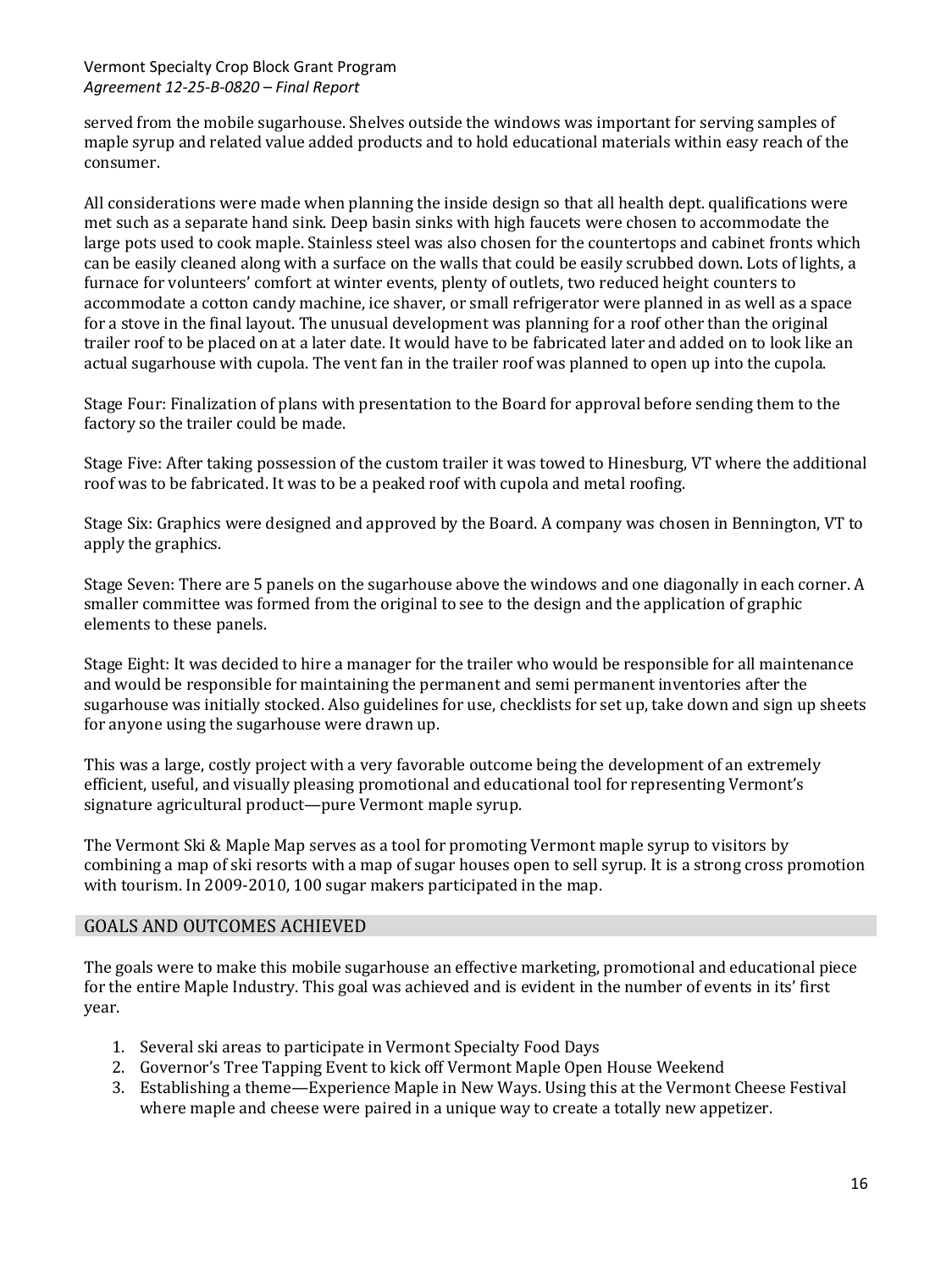- 4. Many other events throughout Vermont using every opportunity to educate the consumer about pure Vermont maple products such as the Strolling of the Heifers, The Vermont Maple Festival, Fair Haven Vermont Welcome Center Fun Day, etc.
- 5. Went to Eastern States Exposition with an invite to participate in the parade on Vermont Day. While things were busy and crowded in the Vermont Building the volunteers in the mobile sugarhouse had time to talk to consumers and answer questions about Vermont maple and related agriculture. It became evident that people are drawn to the unique shape of the mobile sugarhouse and the beautiful graphics. Kids, who are our consumers of the future, were drawn to the sugarhouse and had great questions about maple.

The sugarhouse will continue to travel to between 15-20 events in Vermont each year, often to events welcoming people from out of state, such as conventions and festivals. It also travels to special events beyond Vermont, particularly in Boston and New York City. The maple sugar makers estimate that the trailer advertises Vermont Maple Syrup to over 80,000 people each year. These events are managed by the Maple Sugar Makers Association and are independent of SCBGP funds.

The Vermont Maple Foundation printed 75,000 copies of the Ski & Maple Map. The map goes through six distribution channels: the Vermont Welcome Centers, Vermont Maple Foundation, Vermont Ski Areas Association, Vermont Chamber of Commerce, Vermont Department of Tourism, and Vermont Agency of Agriculture. Distribution occurs primarily at places where visitors stop for information (Welcome Centers) and events. The Vermont Department of Tourism also includes the map in all relevant promotional packet mailings.

## **BENEFICIARIES**

Everyone in the Vermont maple industry benefits, as does everyone at any event that the mobile sugarhouse participates in. This is an exceptional marketing, promotional and educational tool that will hopefully increase the economic outlook for maple for many years to come.

## LESSONS LEARNED

The mobile sugarhouse was a large and costly project that proved to all involved the benefits of effective team work. It did bring forth the expression of two opposing views as to how a graphic on a mobile sugarhouse would best depict maple. One was a very traditional viewpoint including nostalgia—buckets on trees, snow, horses in essence a sugaring scene. The other was a stack of pancakes with syrup pouring down that would really make your mouth water. It did lead to some lengthy discussion and an understanding that maple can mean many uniquely different things to many different people within the Maple Industry and the consumers outside of it. The problem was never really solved, that how the sugarmaker views sugaring and maple in general and how the rest of the world views it can be radically different, but the sugarmaker always wants their view to win out regardless of consumer perception. This attitude will need to be reviewed from a marketing aspect in the future.

The Ski and Maple map resulted in improved communications between the Maple Foundation and the Department of Tourism. The Agency of Agriculture and The Department of Tourism have strengthened their relationship and plan to work together on many projects in the future.

## CONTACT INFORMATION

Pamela M. Green, President, Vermont Maple Foundation, 802-287-9433, [vtmaplepg@vermontel.net](mailto:vtmaplepg@vermontel.net)

## ADDITIONAL INFORMATION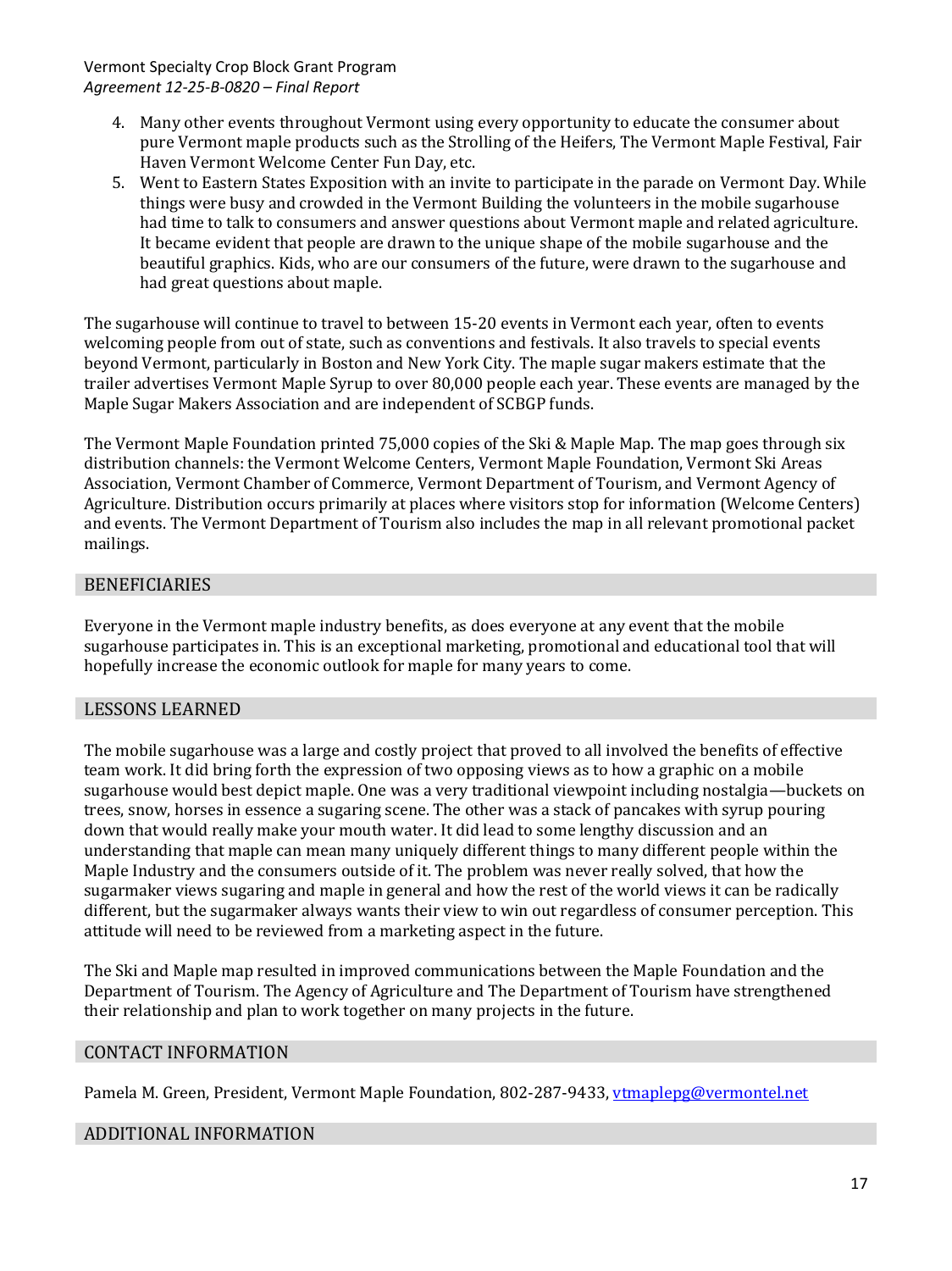Listings of events and more information can be found on the Vermont Maple Sugarmakers website: [www.vermontmaple.org,](http://www.vermontmaple.org/) which is also posted on the mobile sugarhouse itself.

## **PROJECT 6: Hops Industry Marketing Study**

## PROJECT SUMMARY

The purpose of this project was to assess the feasibility of growing, harvesting, and processing hops as a viable crop for Vermont farms. This project was motivated by a desire for Vermont farms to find additional means of diversifying their farm income and to maintain Vermont farm land in agricultural production.

Why is there an interest in the commercial viability of growing New England hops, and why now?

1. The beer industry is a mature industry with demonstrated longevity and stable consumption. This translates into stable market demand for raw ingredients such as hops. Even in the midst of one of the worst recessions in history, 2009 U.S. beer sales only decreased 2.2% [\(http://www.brewersassociation.org/pages/business-tools/craft-brewing-statistics/facts\)](http://www.brewersassociation.org/pages/business-tools/craft-brewing-statistics/facts).

2. In the 1970's a segment of the brewing industry, craft brewing, began to develop popularity in the Northeast, particularly in New England and Quebec. Craft brewers, originally considered fringe, are now accepted in the mainstream beer industry and make up 5% of the total US beer market share [\(http://www.thefreelibrary.com/Craft+Beer+Segment+Continues+to+Set+the+Pace+for+the+Beer+Catego](http://www.thefreelibrary.com/Craft+Beer+Segment+Continues+to+Set+the+Pace+for+the+Beer+Category...-a0167648025) [ry...-a0167648025\)](http://www.thefreelibrary.com/Craft+Beer+Segment+Continues+to+Set+the+Pace+for+the+Beer+Category...-a0167648025).

Not only does the category now make up a respectable share of overall beer sales, it continues to rise as the shift in consumption trends away from consuming volume quantities of mass-marketed, low cost beer, to selective, smaller quantities of higher quality products (François Biron. Agronomiste. Ministère de l'Agriculture des Pêcheries et de l'Alimentation Québec. Guest Speaker. 2010 Winter Hops Conference. UVM Extension. 3/26/2010).

To further express this point, while overall beer sales were down 2.2% in 2009, craft beer sales rose 10.3% [\(http://www.brewersassociation.org/pages/business-tools/craft-brewing-statistics/facts\)](http://www.brewersassociation.org/pages/business-tools/craft-brewing-statistics/facts).

3. The nature of the craft beer industry is built on product differentiation, tradition, innovation, quality, integrity, and community [\(http://www.brewersassociation.org/pages/business-tools/craft-brewing](http://www.brewersassociation.org/pages/business-tools/craft-brewing-statistics/craft-brewer-defined)[statistics/craft-brewer-defined\)](http://www.brewersassociation.org/pages/business-tools/craft-brewing-statistics/craft-brewer-defined). These qualities all lend themselves to supporting a local commercial hop production effort. Craft brewers' desire for freshness and quality, their support of local economies, their interest in uniqueness as opposed to ubiquity all help influence their purchasing decision making, and thus they are not solely buying on price. This support has been researched and quantified through this feasibility study.

4. The size and scale of the micro and craft breweries (they must produce less than 2 million barrels per year) place them in a position to be able to work with smaller scale local commercial hop production [\(http://www.brewersassociation.org/pages/business-tools/craft-brewing-statistics/craft-brewer](http://www.brewersassociation.org/pages/business-tools/craft-brewing-statistics/craft-brewer-defined)[defined\)](http://www.brewersassociation.org/pages/business-tools/craft-brewing-statistics/craft-brewer-defined). They can more easily adapt to incorporating local hops into their production and recipes, and their volume needs, or a portion of their volume needs, are of a size and scale that would be feasible for New England producers to attain and supply on a consistent basis.

## PROJECT APPROACH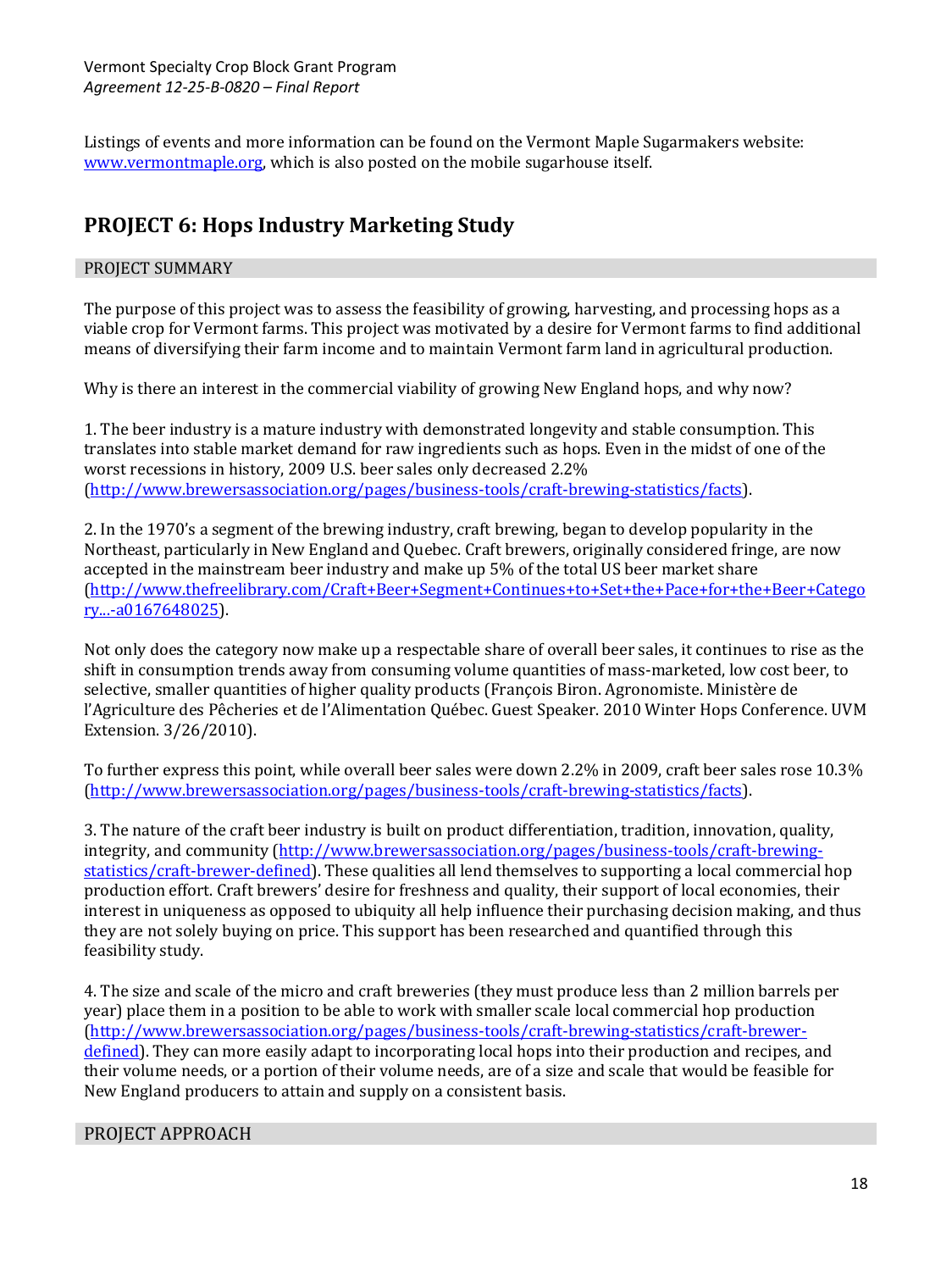To complete the feasibility study, the first step was to research market demand and product specifications for the finished product. Craft brewers, brew pubs and homebrew supply stores in ME, MA, NH, and VT were identified as the direct prospective target market for a New England grown hop.

A survey questionnaire was developed (see appendices). The questionnaire was available by Survey Monkey, as an e-mail attachment, and as a telephone interview. Brewers were contacted and requested to participate. Follow up was made by telephone and e-mail.

The intent of the survey was:

- to determine what varieties of hops these brewers use
- what volume of these hops they use
- what they pay
- how these prices fluctuate
- what purchasing relationships they are engaged in  $\bullet$
- what the parameters or limiting factors of these relationships are
- what they would find most valuable in influencing their purchasing decision for New England hops  $\bullet$
- what the finished product would need to be for them to consider using a New England hop
- $\bullet$ what they would consider a fair price for a New England hop

After conducting the market research, the study then researched hop production feasibility. Could hops grow in New England, what are the bottlenecks to commercial production? Following research on the bottlenecks, production models for a 1 to 10 acre hopyard were be explored.

A final written deliverable was summarizing the findings and presenting any economically and logistically feasible business models for New England Hop Production (attached)

## GOALS AND OUTCOMES ACHIEVED

Surveys:

47 responses were received, a 65% response rate.

Research:

Bottlenecks researched included:

- access to and cost of raw materials for hopyard establishment  $\bullet$
- access to and cost of mechanized harvesting equipment  $\bullet$
- access to and cost of secondary processing
- growing conditions  $\bullet$
- issues affecting crop yield  $\bullet$

#### Business Models:

Four production models were developed that could present a financially and logistically feasible commercial hop growing venture.

The research was summarized into a final report and submitted in electronic and written deliverable. It has been published on the Agency of Agriculture website, and is currently being used by at least one prospective hops grower to develop a business plan for commercial hop production in Vermont.

#### BENEFICIARIES